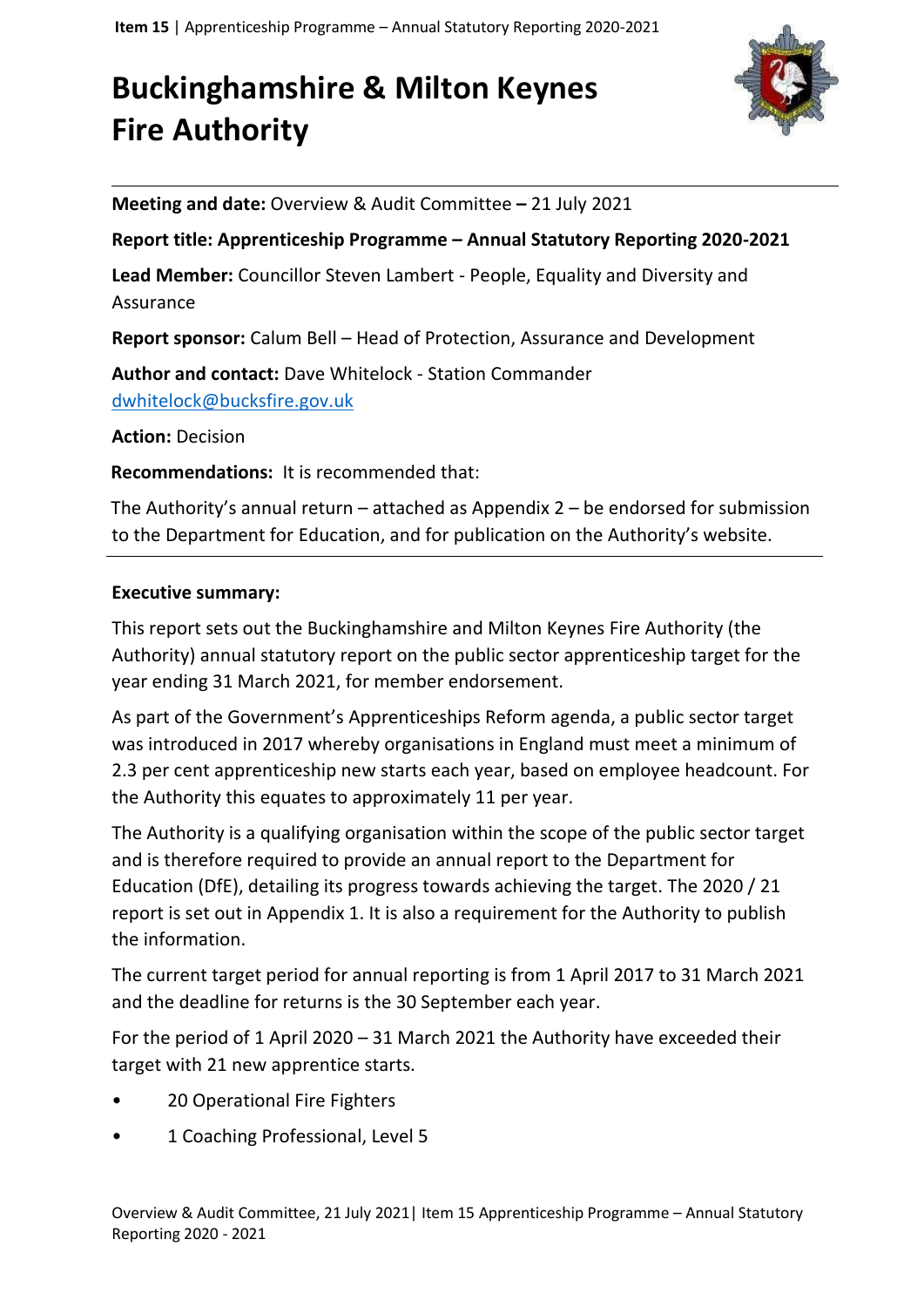Appendix 1 states that qualifying organisations will be measured on average over the annual reporting period of 1 April 2017 to 31 March 2021. With our previous employment statistics and our current workforce planning the Authority will exceed its required target for this reporting period with an average of 4.5% per year.

## **Financial implications:**

There are no direct costs implications attached to the production and submission of this information.

The Apprenticeship levy was introduced in April 2017 for all employers that have an annual PAYE bill of £3 million per annum or more and employ over 250 staff. The employer's payment is set at 0.5% of their annual payroll and will include a £15,000 annual allowance. The Authority current pays approximately £68,000 per year into the levy which the government tops up by 10% making a total of £74,800.

The Authority is able to draw down on this levy for those employees who are currently undertaking apprenticeships to assist with their own development and to also enhance the skills within the organisation.

If the levy fund becomes depleted the Authority will enter into a co-investment with the government. The co-investment rate changed for new apprenticeships starting on or after 1 April 2019. The Authority pay 5% towards the cost of apprenticeship training. The government pay the rest (95%) up to the funding band maximum.

#### **Risk management:**

There is an ongoing risk that the Authority might not meet the annual 2.3 per cent target for new apprentice starts set by the Government

This risk is mitigated through effective workforce planning, and the Authority's continued commitment to using apprenticeships as part of its blended approach to refreshing and retaining its workforce.

The Apprenticeship Programme is continually monitored through regular updates to the Authority and internal governance boards.

The awarding body accredits the programme and yearly audits are undertaken by their representatives to ensure the required standards are being met.

The apprenticeship training provider is audited by Ofsted to ensure compliance with funding regulations.

## **Legal implications:**

The recommendations meet and exceed the requirements of the statutory guidance.

## **Privacy and security implications:**

Consideration has been given to any potential privacy issues or security implications from the data contained within this report and none have been identified.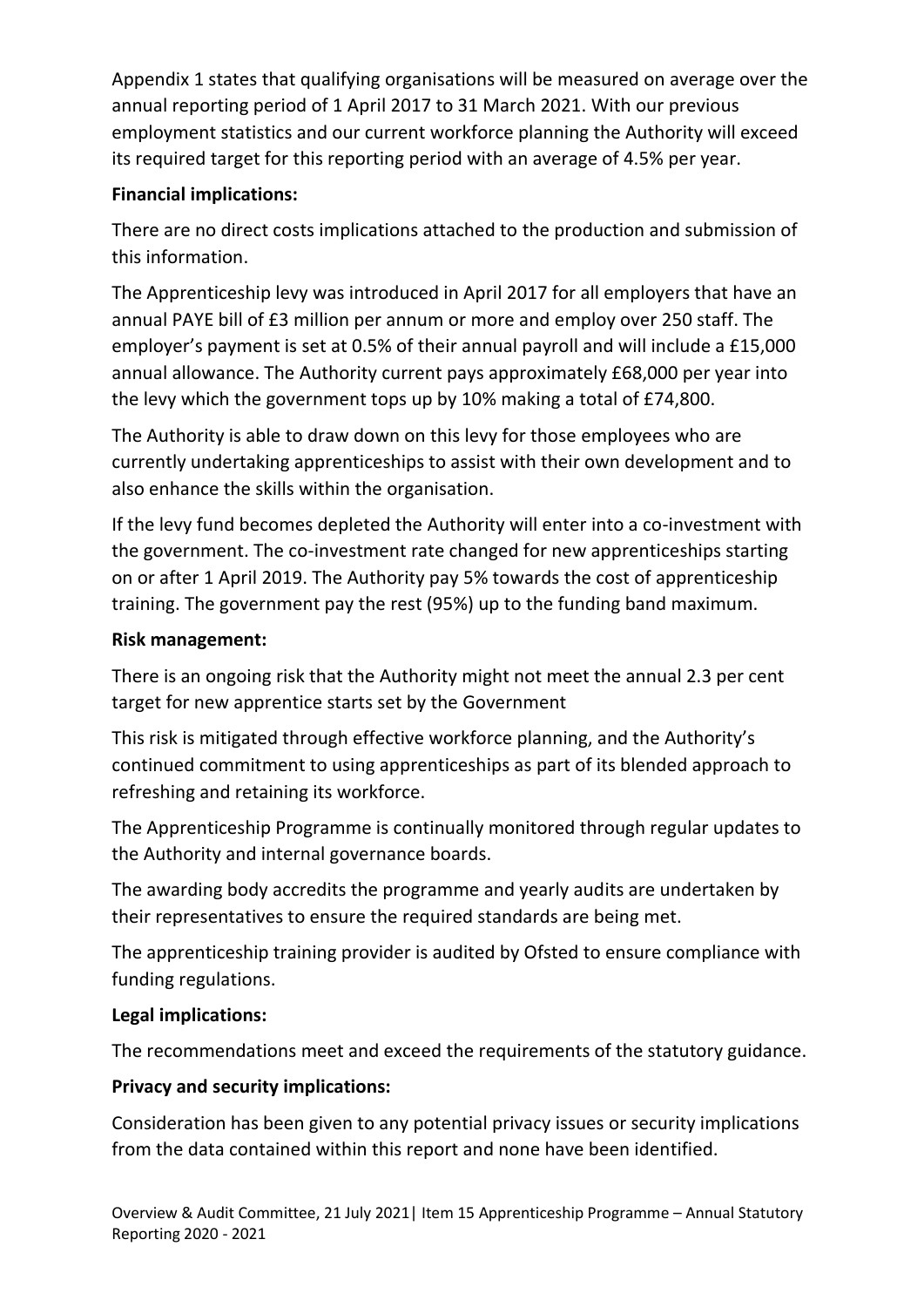## **Duty to collaborate:**

The Authority continues to work with its Thames Valley fire service partners to determine options for a collaborative approach to operational apprenticeship recruitment. This includes looking at improving diversity and working together to resolve common issues.

In the past, career's fairs have been targeted with a collaborative approach being taken between ourselves and Thames Valley Police. These have included the WorldSkillsUK event at the NEC and also the National Apprenticeship show at the Milton Keynes arena. We have also utilised the assistance of the National Fire Chiefs Council (NFCC) with the organising and their attendance at the WorldSkillsUk. Due to Covid restrictions these have not taken place within this last year, however moving forward these opportunities will be revisited.

## **Health and safety implications:**

There are no Health and Safety implications.

## **Environmental implications:**

There are no Environmental implications.

## **Equality, diversity, and inclusion implications:**

The Authority continues to explore ways in which to improve the diversity of its workforce and to reduce the average age of the operational workforce.

Workforce diversity is an ongoing priority. Building on the successes to date with our apprenticeship programme, and utilising the national On Call awareness campaign material, our aims are:

- To increase awareness through TV collaboration work and joined up resourcing;
- Existing workforce who already interact with the local community being utilised to promote the service we deliver and being supported by our ED&I ambassadors;
- The continuation of identifying role models within the organisation who can promote the values, commitment to diversity and our employment propositions e.g. we have a national diversity ambassador.

The Authority endorsed the submission of a pledge and were the first Fire and Rescue Service to be accepted by the Apprenticeship Diversity Champions Network (ADCN) in February 2018. The Authority were given the opportunity to be quoted within the 2019 ADCN report, and asked to showcase us as exemplars within this group and we continue to be active members thereof. This group's activities have been limited this year due to Covid restrictions. However, moving forward this will again become part of our business as usual and attraction and engagement strategy.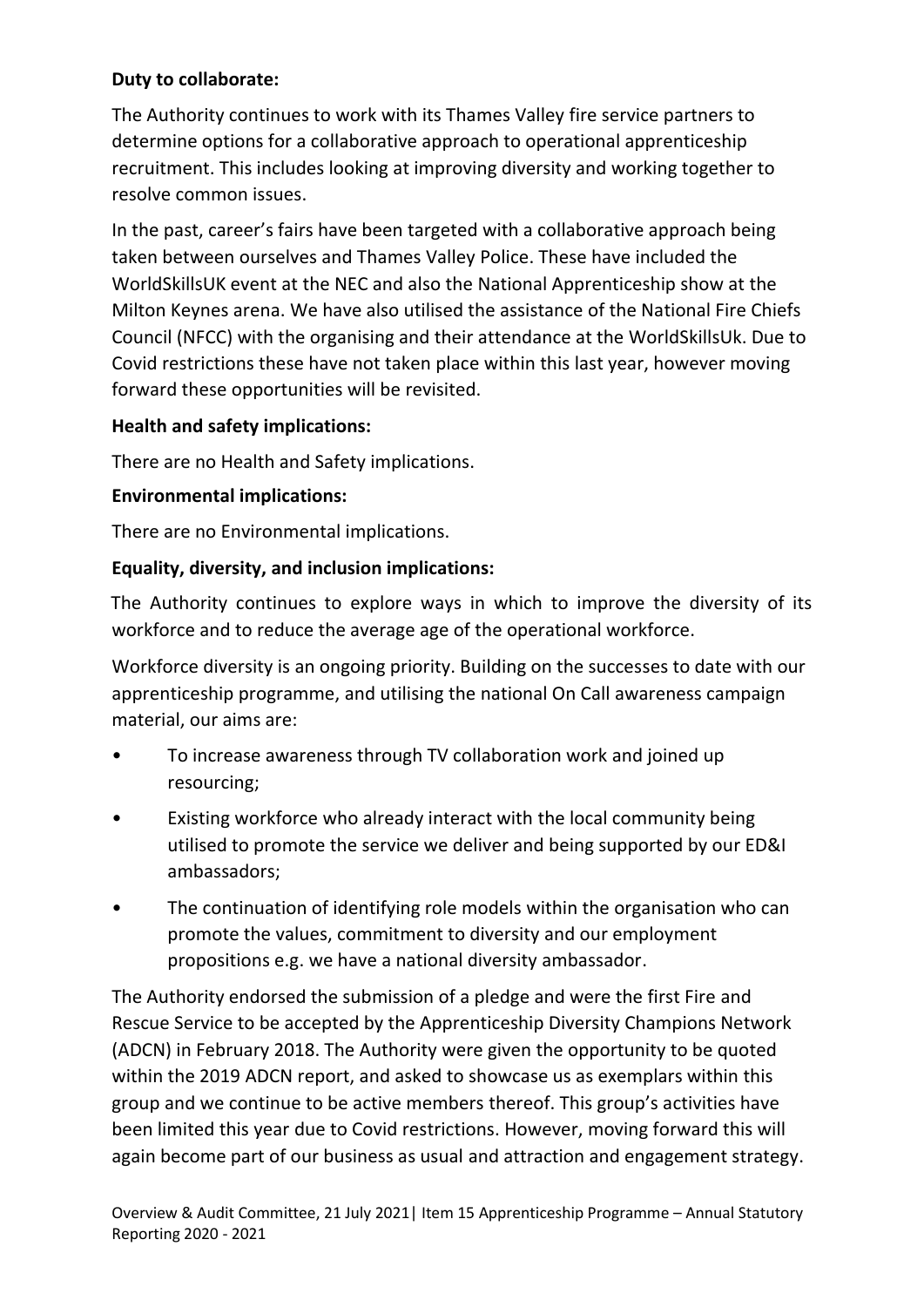The Authority's innovative apprenticeship programme provides an excellent opportunity to improve the diversity make-up of the Authority and supports and endorses delivery of BFRS' Equality and Diversity Objectives 2020-2025.

## **Consultation and communication:**

A range of methods are used to communicate on workforce reform across the Authority. Communication is delivered via the Senior Management Team's blog, the Leadership Group, and the intranet. The success of the Authority's apprenticeship programme is showcased internally and externally through virtual visits from other Services and national events.

## **Background papers:**

The Authority introduced its apprenticeship programme in 2016, ahead of the Government's reform agenda, and this was driven by its workforce plan. Its key areas of focus were:

- How apprentices can be utilised most effectively
- Highlighting the importance of improving the diversity of our workforce
- Offering career development opportunities to our existing employees and increasing the resilience of our workforce.

Report to the Overview and Audit committee held on 22 July 2020: Apprenticeship Programme – Annual Statutory Reporting 2019/20

[https://bucksfire.gov.uk/documents/2020/07/item-17-apprenticeship-programme](https://bucksfire.gov.uk/documents/2020/07/item-17-apprenticeship-programme-annual-statutory-reporting-2019-20.pdf/)[annual-statutory-reporting-2019-20.pdf/](https://bucksfire.gov.uk/documents/2020/07/item-17-apprenticeship-programme-annual-statutory-reporting-2019-20.pdf/)

Report to the Overview and Audit committee held on 17 July 2019: Apprenticeship Programme – Annual Statutory Reporting 2018/19

[https://bucksfire.gov.uk/documents/2020/03/overview\\_and\\_audit\\_committee\\_agen](https://bucksfire.gov.uk/documents/2020/03/overview_and_audit_committee_agenda_and_reports_170719-min-min.pdf/) da and reports 170719-min-min.pdf/

Report to the Fire Authority held 13 June 2018: Update on Buckinghamshire & Milton Keynes Fire Authority Apprenticeship Programme

https://bucksfire.gov.uk/documents/2020/03/130618 fire authority agm agenda.p [df/](https://bucksfire.gov.uk/documents/2020/03/130618_fire_authority_agm_agenda.pdf/)

Report to the Fire Authority held 14 February 2018: Apprenticeship Diversity Champions Network

https://bucksfire.gov.uk/documents/2020/03/140218 fire authority agenda.pdf/

Report to the Fire Authority held 18 October 2017; Update on Buckinghamshire and Milton Keynes Fire Authority Apprenticeship Programme

https://bucksfire.gov.uk/documents/2020/03/181017 fire authority agenda part2. [pdf/](https://bucksfire.gov.uk/documents/2020/03/181017_fire_authority_agenda_part2.pdf/)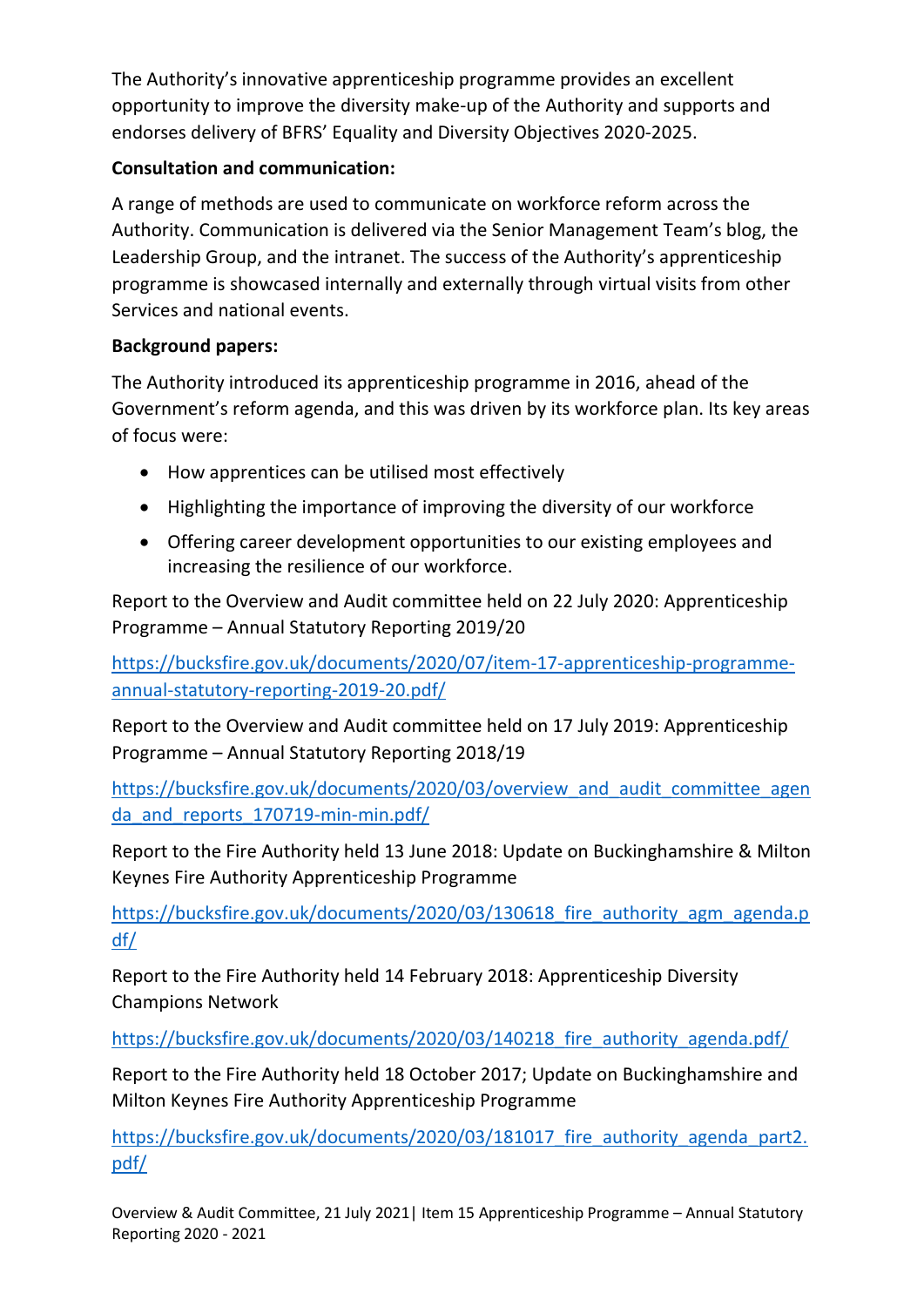Report to the Executive Committee held 29 July 2015:

Apprenticeship Scheme

[https://bucksfire.gov.uk/documents/2020/03/2990715\\_exec\\_committee\\_papers.pdf](https://bucksfire.gov.uk/documents/2020/03/2990715_exec_committee_papers.pdf/) [/](https://bucksfire.gov.uk/documents/2020/03/2990715_exec_committee_papers.pdf/)

| <b>Appendix</b> | Title                                                                    | <b>Protective Marking</b> |
|-----------------|--------------------------------------------------------------------------|---------------------------|
|                 | Government Guidance - Meeting the Public<br>Sector Apprenticeship Target |                           |
|                 | Data Publication and Apprenticeship Activity<br>Return 30 September 2021 |                           |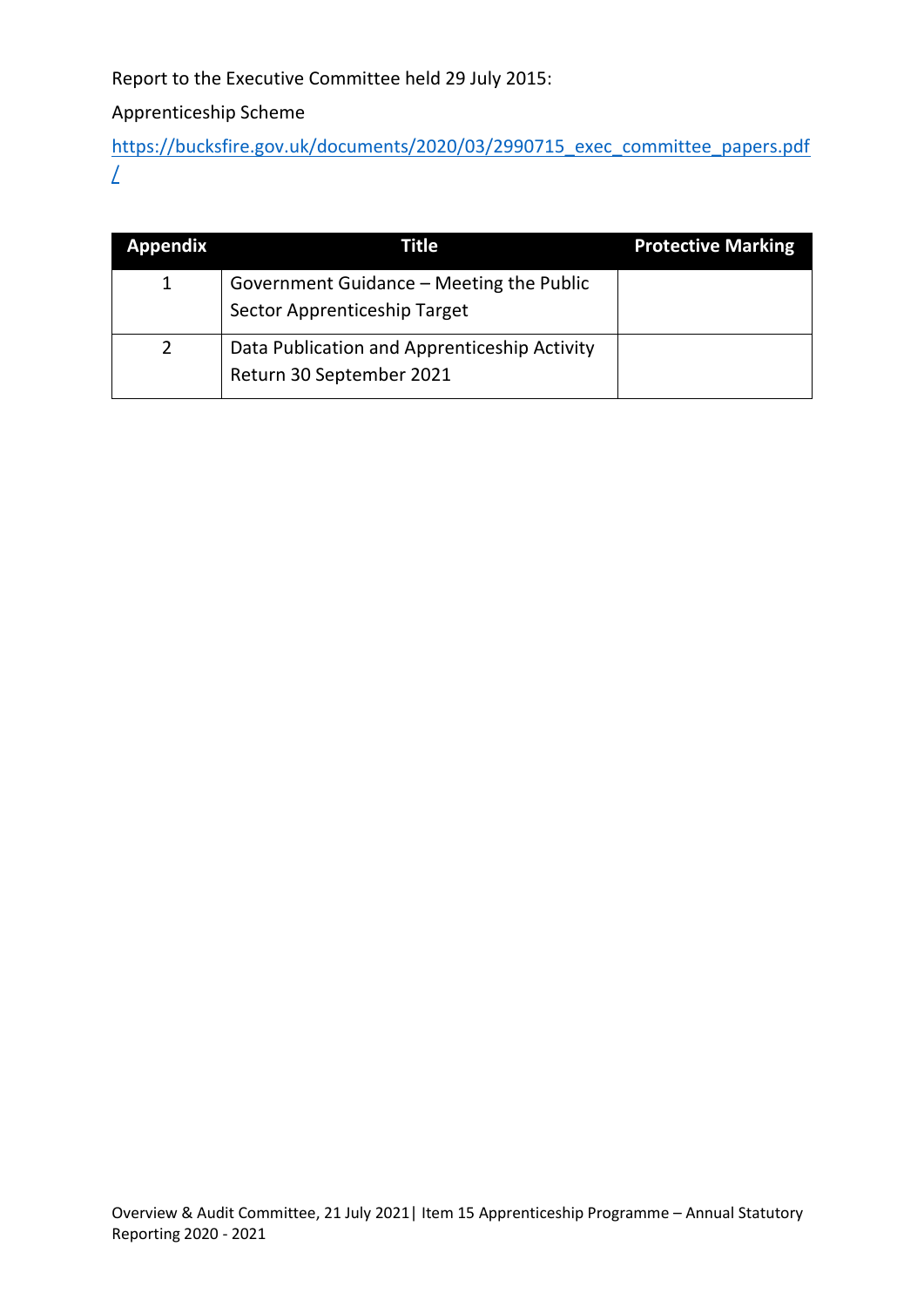Appendix 1



# **Meeting the Public Sector Apprenticeship Target**

**Statutory guidance for bodies in scope of the Public Sector Apprenticeship Target**

**September 2020**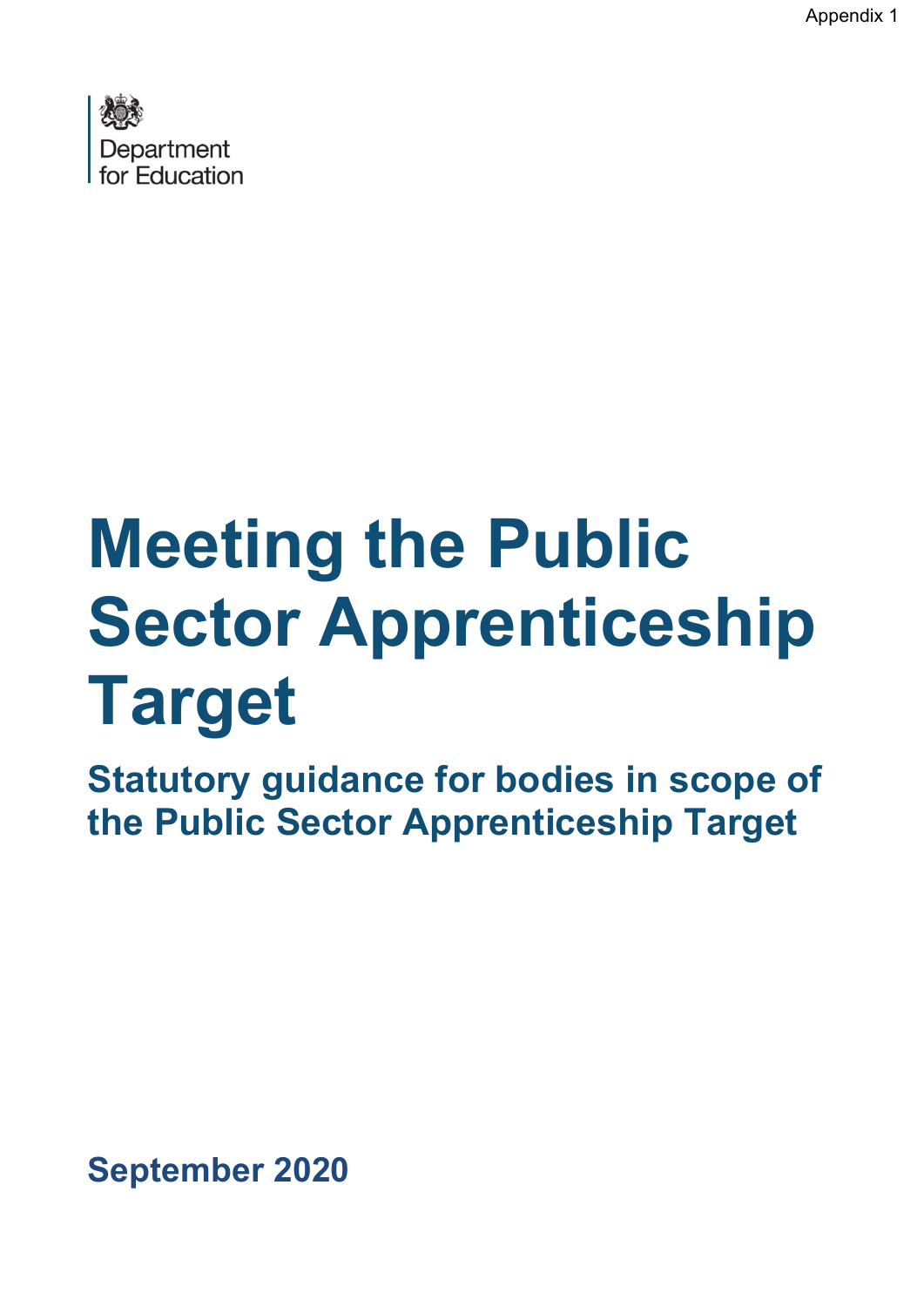# **Contents**

| Summary                                       | 3              |
|-----------------------------------------------|----------------|
| About this guidance                           | 3              |
| What legislation does this guidance refer to? | 3              |
| Who is this guidance for?                     | 3              |
| Main points                                   | 3              |
| Having regard to the target                   | 4              |
| Where the target has not been met             | 5              |
| Interpreting 'ordinarily work' in England     | 5              |
| Interpreting those in scope                   | 6              |
| Providing returns to the target               |                |
| Content                                       | $\overline{7}$ |
| Format                                        | 9              |
| The Target and Reporting Periods              | 10             |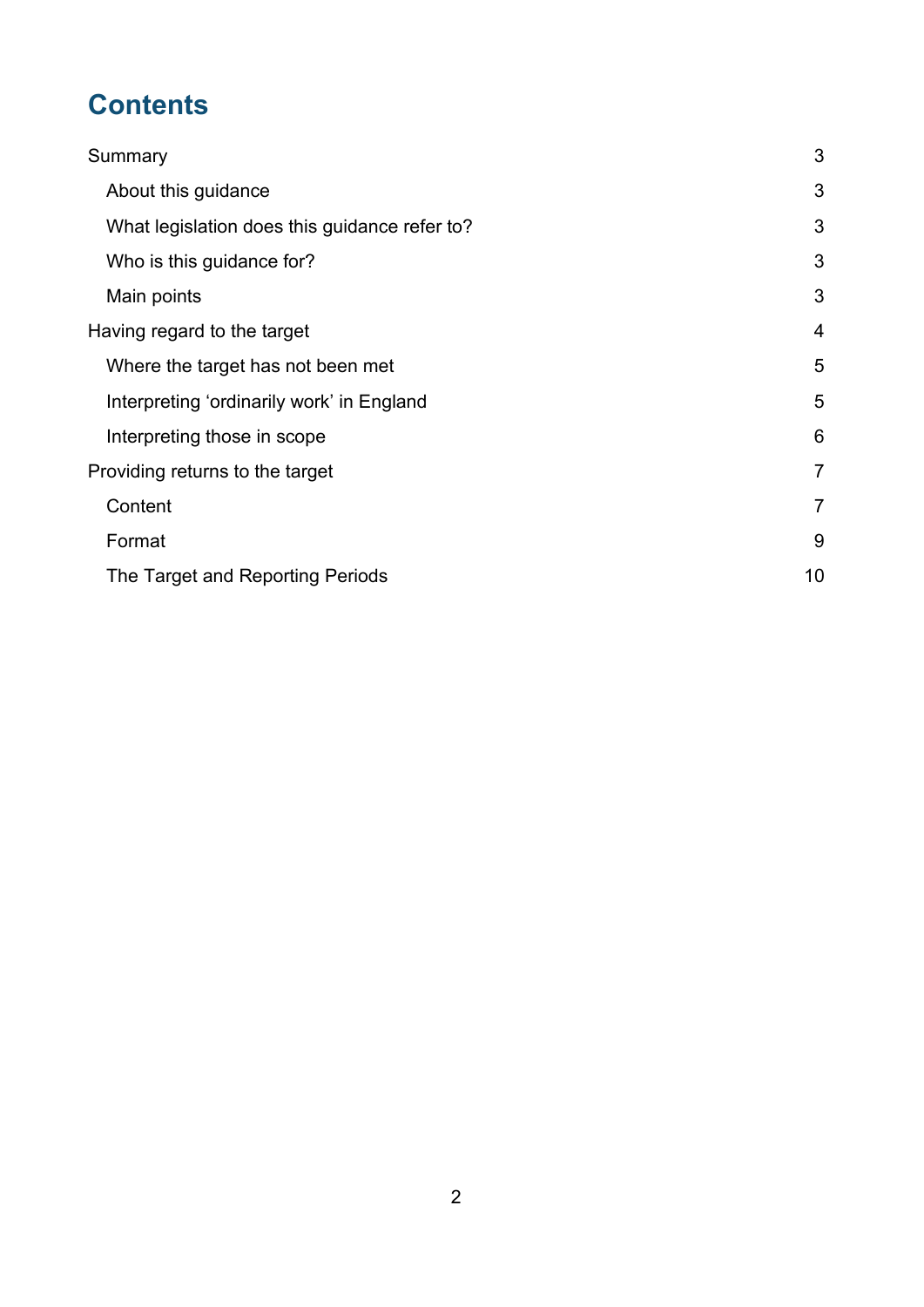# <span id="page-7-0"></span>**Summary**

# <span id="page-7-1"></span>**About this guidance**

This is statutory guidance from the Department for Education which accompanies the regulations bringing into effect the Public Sector Apprenticeship Target. Public bodies within scope of those regulations should have regard to this guidance when considering how they have regard to the target and how they report their progress towards meeting the target.

# <span id="page-7-2"></span>**What legislation does this guidance refer to?**

This guidance refers to 'The Public Sector Apprenticeship Targets Regulations 2017' which were made under powers conferred by the Apprenticeships, Skills, Children and Learning Act 2009.

This guidance has been updated to reflect amendments made to these Regulations by the Apprenticeships (Miscellaneous Provisions) Regulations 2017, which come into force on 31 March 2018.

# <span id="page-7-3"></span>**Who is this guidance for?**

This guidance is for:

- All public bodies in scope of the target; with a few exceptions, all public bodies with 250 or more staff in England as of 31 March in each of 2017, 2018, 2019 and 2020 are within scope.
- This includes schools, local authorities, central government and arms-length bodies, NHS organisations, the armed forces, and emergency services, together with anyone else who may be in scope of the target.

# <span id="page-7-4"></span>**Main points**

- Public sector bodies in scope of the target should appropriately demonstrate in their returns that they have had regard to the target.
- Public sector bodies should provide their returns in line with the reporting arrangements described in this guidance.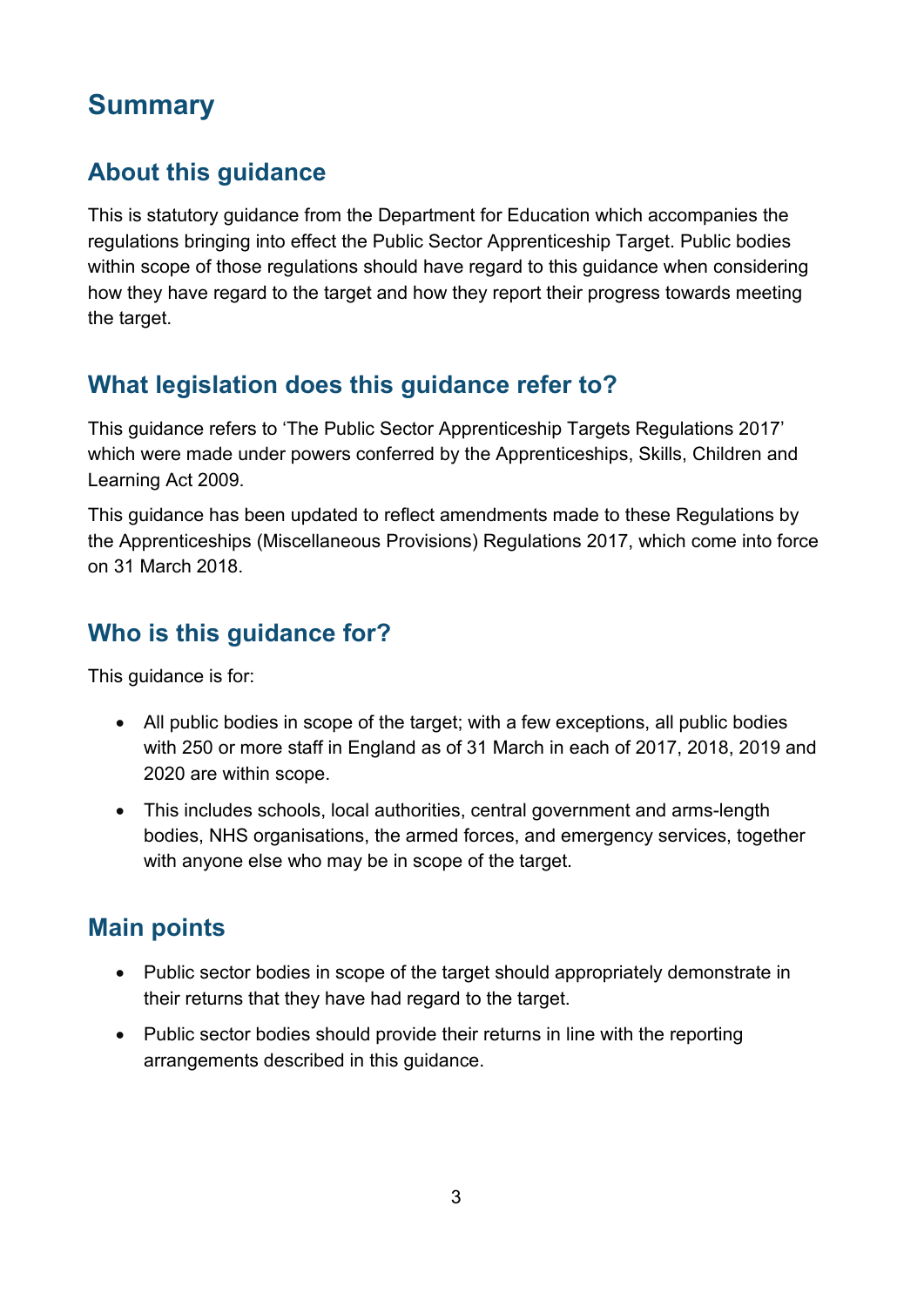# <span id="page-8-0"></span>**Having regard to the target**

Prescribed groups and public sector bodies with 250 or more staff in England have a target to employ an average of at least 2.3% of their staff as new apprentice starts over the period of 1 April 2017 to 31 March 2021. Bodies in scope must have regard to the target.

The Government considers the duty to 'have regard' to the target to mean that, in making workforce planning decisions, public bodies should actively consider apprenticeships, either for new recruits or as part of career development for existing staff. Apprentices are only considered as 'new apprentices' who will count towards the target, in the year in which they begin their apprenticeship.

Public bodies should use the Apprenticeship Activity Return (see pages 8-9) to explain how they have had regard to the target. This may include describing actions they have taken to challenge obstacles preventing them from meeting the target, for example:

- a relevant framework or standard is not currently available but the organisation has been involved in developing new standards and has plans for individuals to start on these;
- an organisation has a large number of part time workers whose Full Time Equivalent (FTE) makes it difficult to meet the numbers of apprentices needed and/or due to the number of hours they work are not eligible for apprenticeships. However the employer is taking steps to employ apprenticeships within those roles which are eligible for them. They are also permitted to report FTE alongside headcount in their Data Publication return (see page 7).

The Government would also encourage public bodies that are looking to establish further apprenticeship standards to engage with the Institute for Apprenticeships to establish these.

# **Grouped Bodies**

Following consultation two groups have been prescribed in the regulations for the purpose of responding to the target. The bodies in these groups are collectively in scope – they are set a single target which covers all bodies in their respective group. These groups are 'Transport for London and its subsidiaries' and 'Government Departments and those bodies listed in Schedule 1 of the Public Sector Apprenticeship Targets Regulations 2017'.

There was no clear support in consultation for other groupings. Therefore the target will apply individually to all other bodies in-scope; they will each have an individual apprenticeship target which they must have regard to.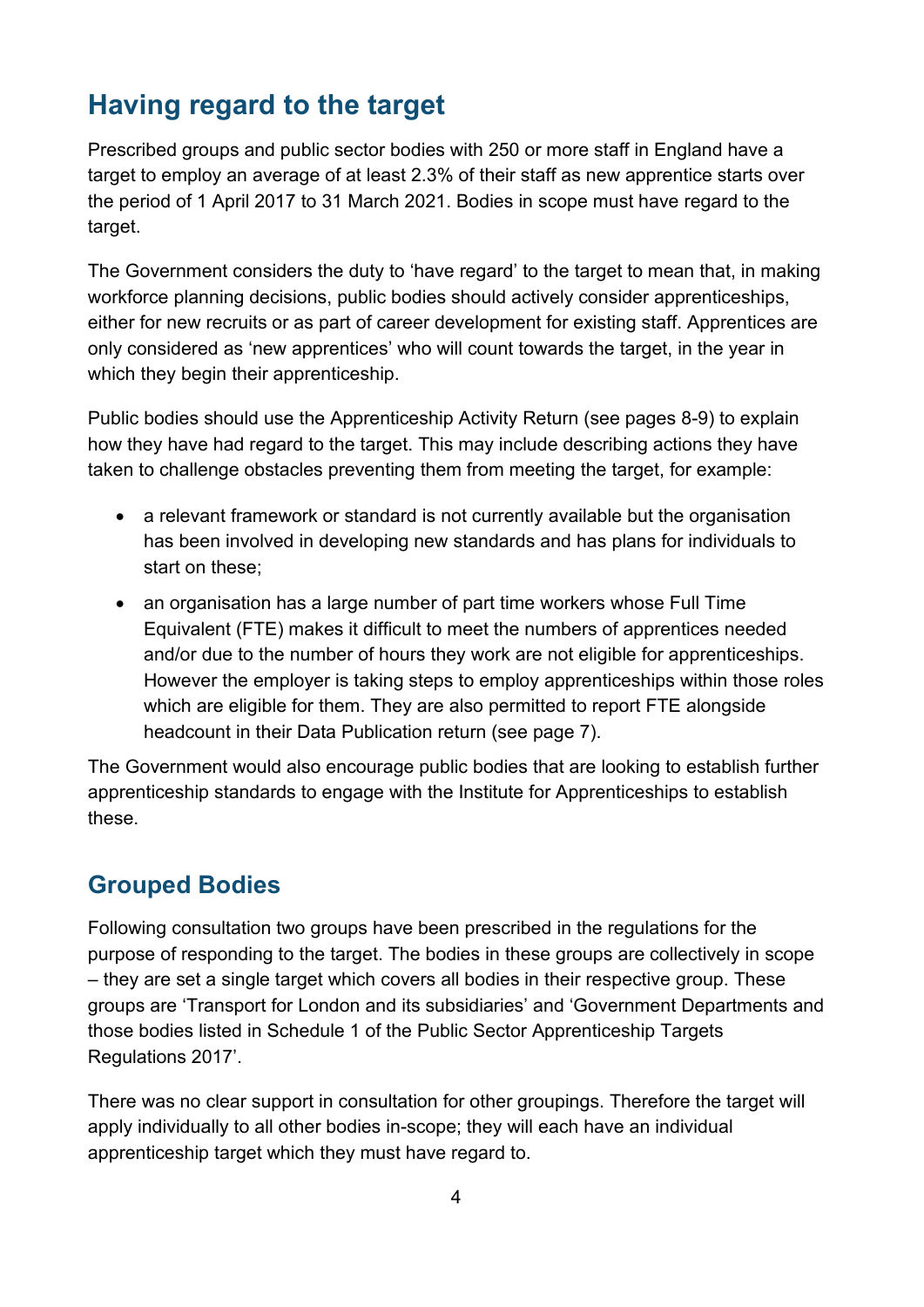# **What must a public body do to have regard to the target?**

Prescribed groups and in-scope bodies should demonstrate that they have actively considered apprenticeships, either for new recruits or as part of career development for existing staff.

# <span id="page-9-0"></span>**Where the target has not been met**

It may be the case that a body believes it has been having regard to the target but yet is failing to meet the target set. As such, all bodies should use the Apprenticeship Activity Return (see pages 8-9) to explain how they have sought to have regard to the target and any factors they feel have hindered their efforts to meet the target. These explanations should be of sufficient detail to evidence the body's actions, in particular by:

- providing evidence which identifies where a body has actively considered apprenticeships, either for new recruits or as part of career development for existing staff;
- identifying where an organisation, in attempting to have regard to the target, has encountered and attempted to overcome challenges in employing apprentices, as outlined in the previous section.

There may also be some circumstances where a body which has not met the target is able to highlight mitigating factors which demonstrate its commitment to apprenticeships, therefore demonstrating that regard has been had to the target. For example:

- an organisation employs a higher proportion of apprentices on two or more year apprenticeship programmes; and,
- an organisation is planning a major recruitment the following year which would bring their average number of apprenticeship starts up to or beyond the target.

# <span id="page-9-1"></span>**Interpreting 'ordinarily work' in England**

Regulations identify that an apprentice can only be counted towards the targets if 'they ordinarily work in England.' Whether an apprentice ordinarily works in England is determined by a number of factors, but generally the determining factor is where the apprentice is based. This might be determined by reference to:

- the location in which the apprentice ordinarily starts and ends the day;
- where the apprentice lives.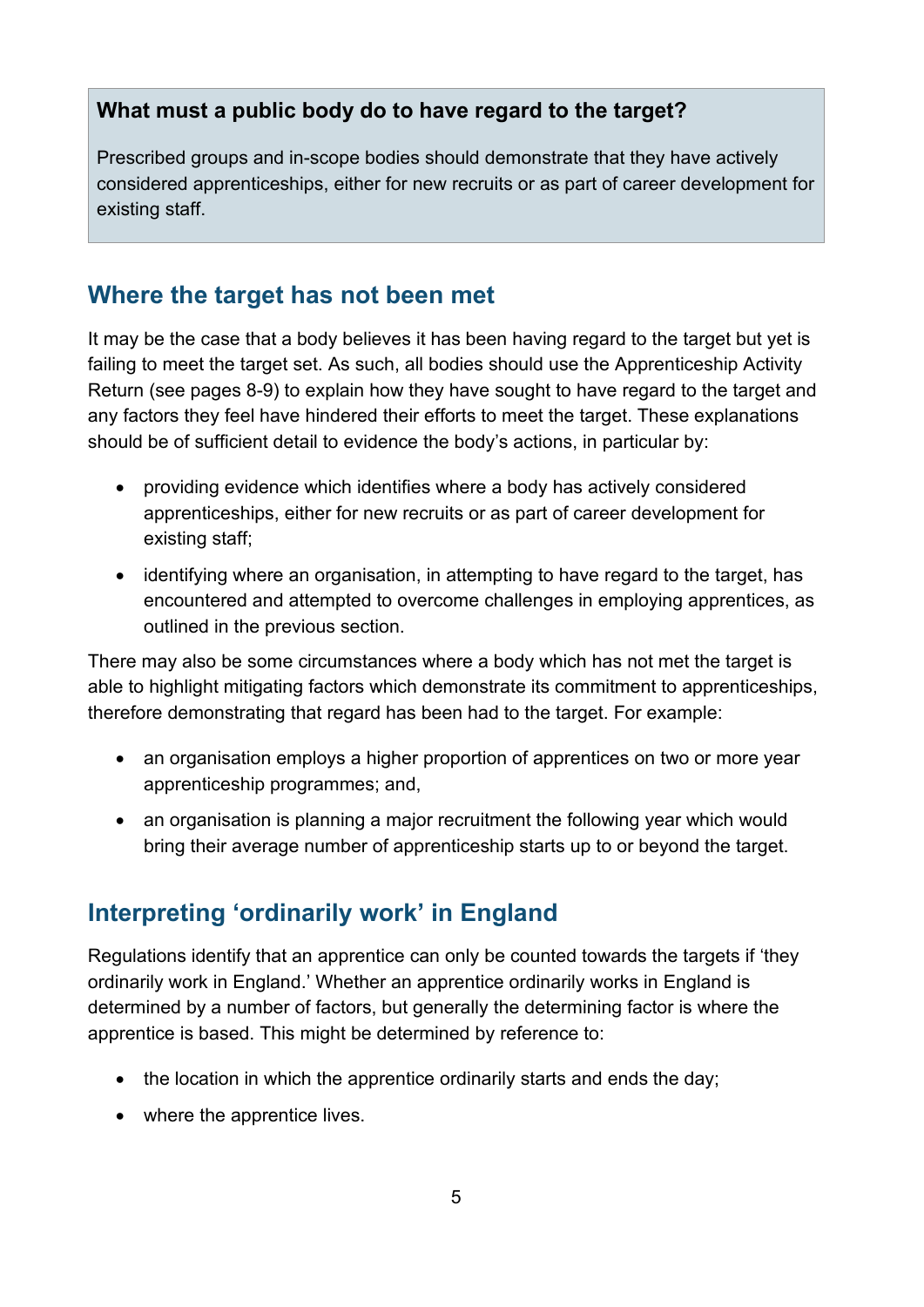# <span id="page-10-0"></span>**Interpreting those in scope**

Almost all public bodies with 250 or more staff in England will be in-scope of the target. The number of staff working for a public body is determined by its headcount on 31 March in each of 2017, 2018, 2019 and 2020.

A public body with 250 or more staff working for it on any of those dates will be subject to the target for that coming year.

The primary legislation defines a public body as:

- a public authority or;
- a body or other person that is not a public authority but has functions of a public nature and is funded wholly or partly from public funds.

This is with the specific exception of; the BBC, Channel Four, The House of Commons and House of Lords and the Post Office Ltd., as well as all their associated subsidiaries. Also out of scope of the targets are charities (excluding academy trusts and multi academy trusts), FE colleges, Universities, housing associations, housing trusts, independent schools, and financial bodies which are partly state-owned (such as RBS).

Provided they meet the headcount criteria above, academy trusts and multi academy trusts came within scope from 31 March 2018. These academy trusts were not required to provide an annual return on progress towards the target for apprenticeship starts between 1 April 2017 and 31 March 2018. They were required to do so for the first time from April 2019, for starts between 1 April 2018 and 31 March 2019. They will also be required to complete an annual return on progress for the remaining 2 years of the 2017- 2021 reporting period.

Police forces are required to include police officers within their headcount when calculating their target from 31 March 2018.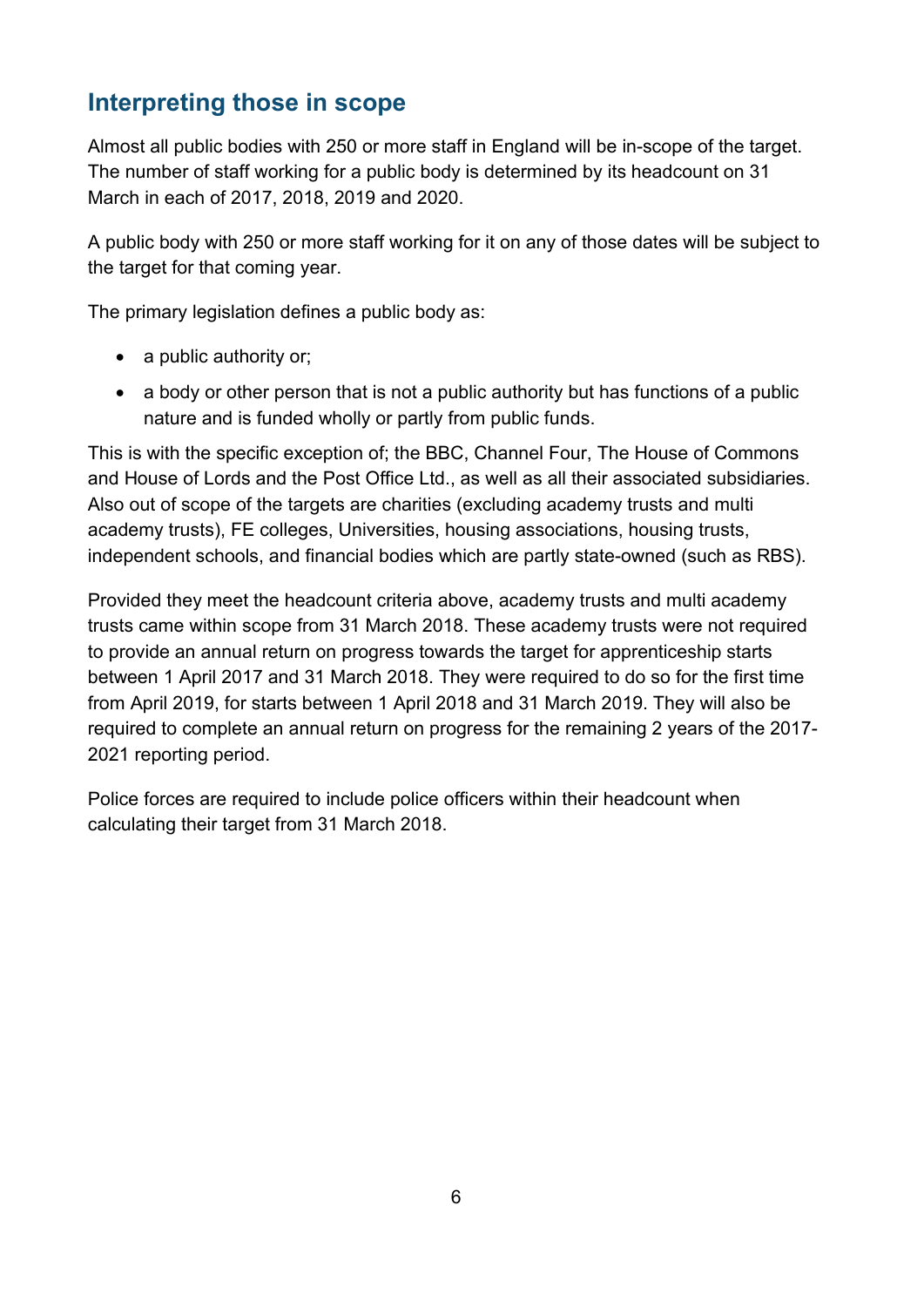# <span id="page-11-0"></span>**Providing returns to the target**

Bodies in scope of the target are required to provide an annual return of two parts, detailing amongst other things their progress towards the target, to the Department for Education.

# <span id="page-11-1"></span>**Content**

As established in the primary legislation and the regulations, bodies in scope must provide the information identified below. In response to queries where the Council/Local Authority (LA) is the employer for schools and fire and rescue services, each LA may choose to show the information required for these organisations separately within their Returns.

# **Return Section 1 - Data Publication**

The Data Publication includes several figures which will enable the Government, the public, and wider stakeholders to understand each body's headcount and the number of apprentices they employ, and then use that information to assess the progress a body has made towards meeting the target.

The information required is:

**Figure A:** The number of employees whose employment in England by the body began in the reporting period in question.

**Figure B:** The number of apprentices who began to work for the body in that period and whose apprenticeship agreements also began in that period.

• This includes employees who were already working for the body before beginning their apprenticeship, as well as new apprentice hires.

**Figure C:** the number of employees employed in England that the body has at the end of that period.

**Figure D:** the number of apprentices who work for the body at the end of that period.

Public bodies are also required to provide two percentages in order to give context to the other figures. These percentages do not reflect the progress a public body has made towards the target:

**Figure E:** Figure B expressed as a percentage of figure A.

**Figure F:** Figure D expressed as a percentage of figure C.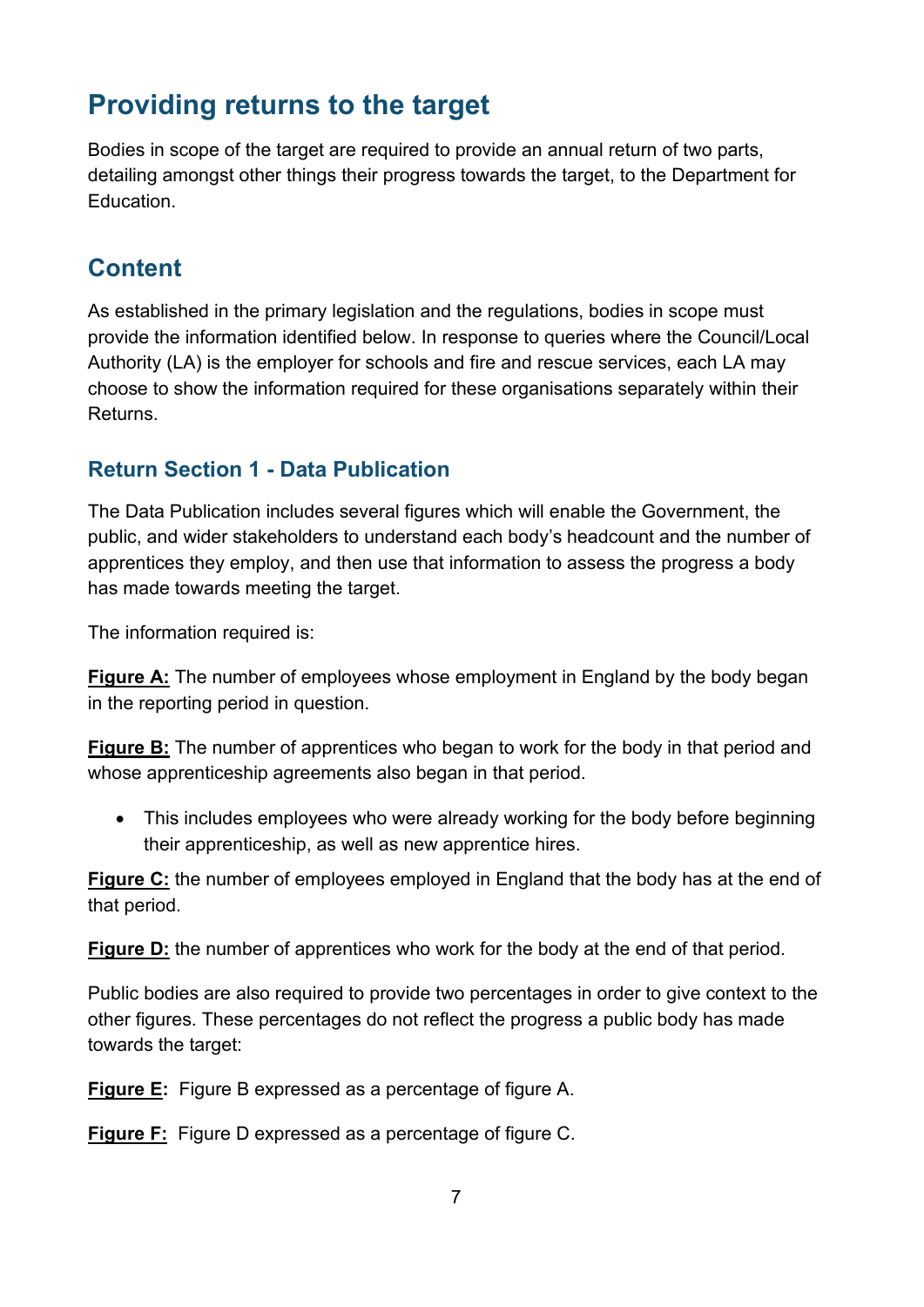If the public body is in their first reporting period they must also provide:

**Figure G:** The number of apprentices who worked for the body immediately before that period.

In addition, the Apprenticeship Activity Return (Return Section 2) requires public bodies to send the following figures, which will help identify their progress towards meeting the target, to the Department for Education. Public bodies could also consider providing these figures in the Data Publication:

**Figure H:** Headcount on the day before the first day of each reporting period in the target period; and

**Figure I:** Figure B expressed as a percentage of figure H

# **Return Section 2 - Apprenticeship Activity Return**

The Apprenticeship Activity Return includes both information on a body's progress against the target and information to assess actions taken towards, and challenges faced in, meeting the targets.

The return includes quantitative and qualitative elements:

#### **Quantitative**

- Headcount on the day before the first day of each reporting period in the target period; and
- **Figure B** in Return Section 1 (the number of apprentices who began to work for the body in the reporting period in question and whose apprenticeship agreements also began in that period), expressed as a percentage of headcount on the day before the first day of the reporting period in question.

This will enable the Government to assess the progress a body has made towards meeting the target.

## **Qualitative**

- Action that the body has taken to meet their apprenticeship target (i.e. how it has 'had regard');
- If their target has not been met then specific further evidence may be required. This may include an explanation of why the target was not met, actions the body has taken to overcome the challenges it has faced and/or mitigating factors which demonstrate the body's commitment to apprenticeships;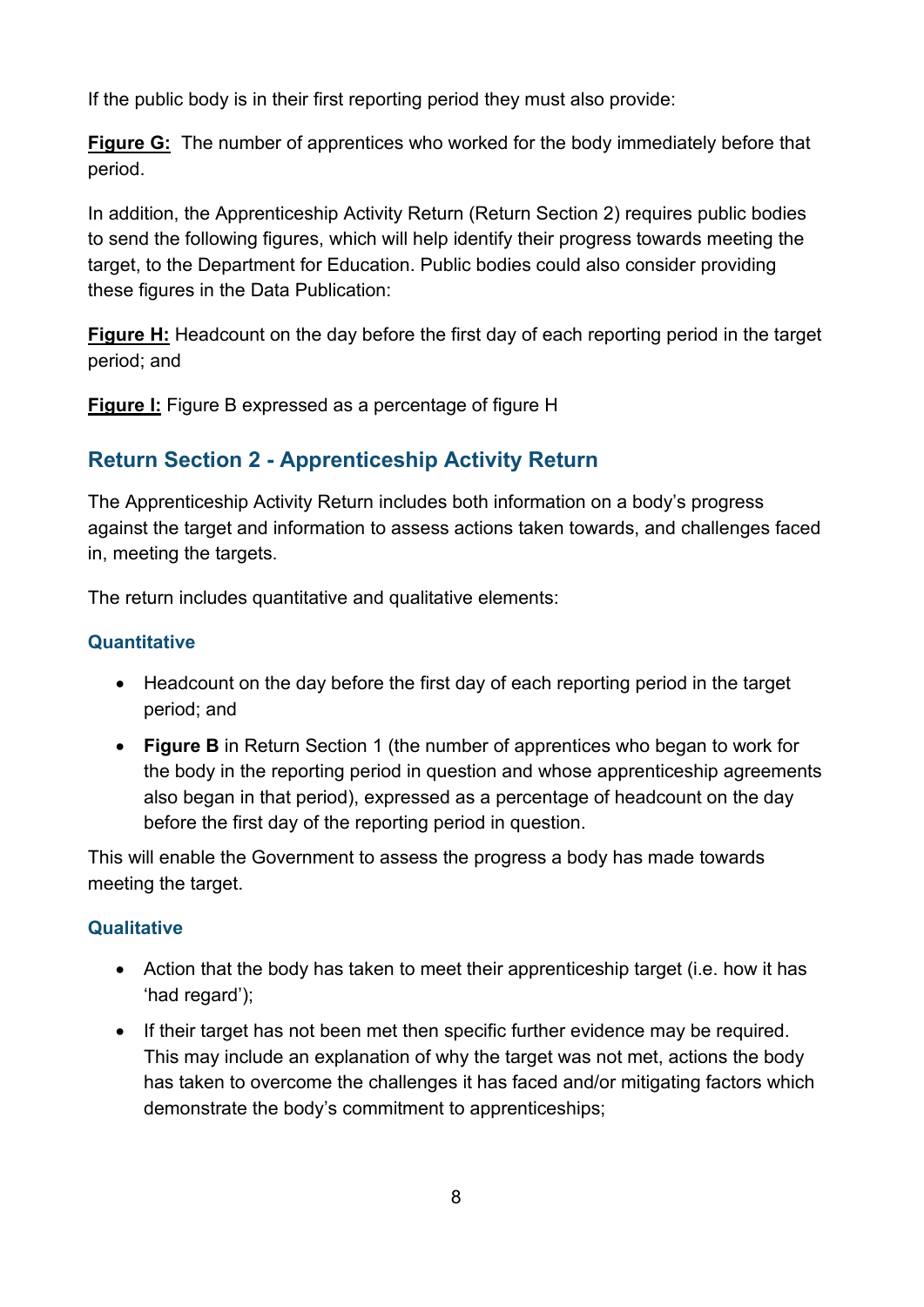- Information about action the body proposes to take to meet their future apprenticeship targets; and
- If the body considers that a future target is not likely to be met, an explanation of why that is so.

In calculating their headcount public bodies should include the following staff, as at 31 March in each year they are in scope:

- those members of staff on the body's payroll, including apprentices, on whose behalf the public body makes National Insurance Contributions. This will include:
	- o permanent members of staff;
	- o members of staff who have a fixed-term contract;
	- o those who work full-time as well as those who work part-time;
- other members of staff who are not described above who have a fixed-term contract;
- staff who are on maternity, paternity or adoption leave;
- staff who are on sick-leave or any other type of extended paid leave;
- apprentices employed by the public body through an Apprenticeship Training Agency (ATA); or
- employees on secondment or loan only if your organisation is paying for the majority (more than 50 per cent) or all of their wages.

They should not include:

- those who are employed through employment agencies;
- those who are working on a zero-hour contract;
- bank staff;
- employees in sub-contracted organisations who are not paid directly from the payroll; or
- those on career breaks.

# <span id="page-13-0"></span>**Format**

Bodies in scope are required to publish the Data Publication. Government is not being prescriptive about where the information should be published but it must be easily accessible to the public, for example on the internal and external facing website of a public sector body in scope. It must also be sent to the Department for Education.

Bodies do not have to publish the Apprenticeship Activity Return. However they must send this information to the Department for Education.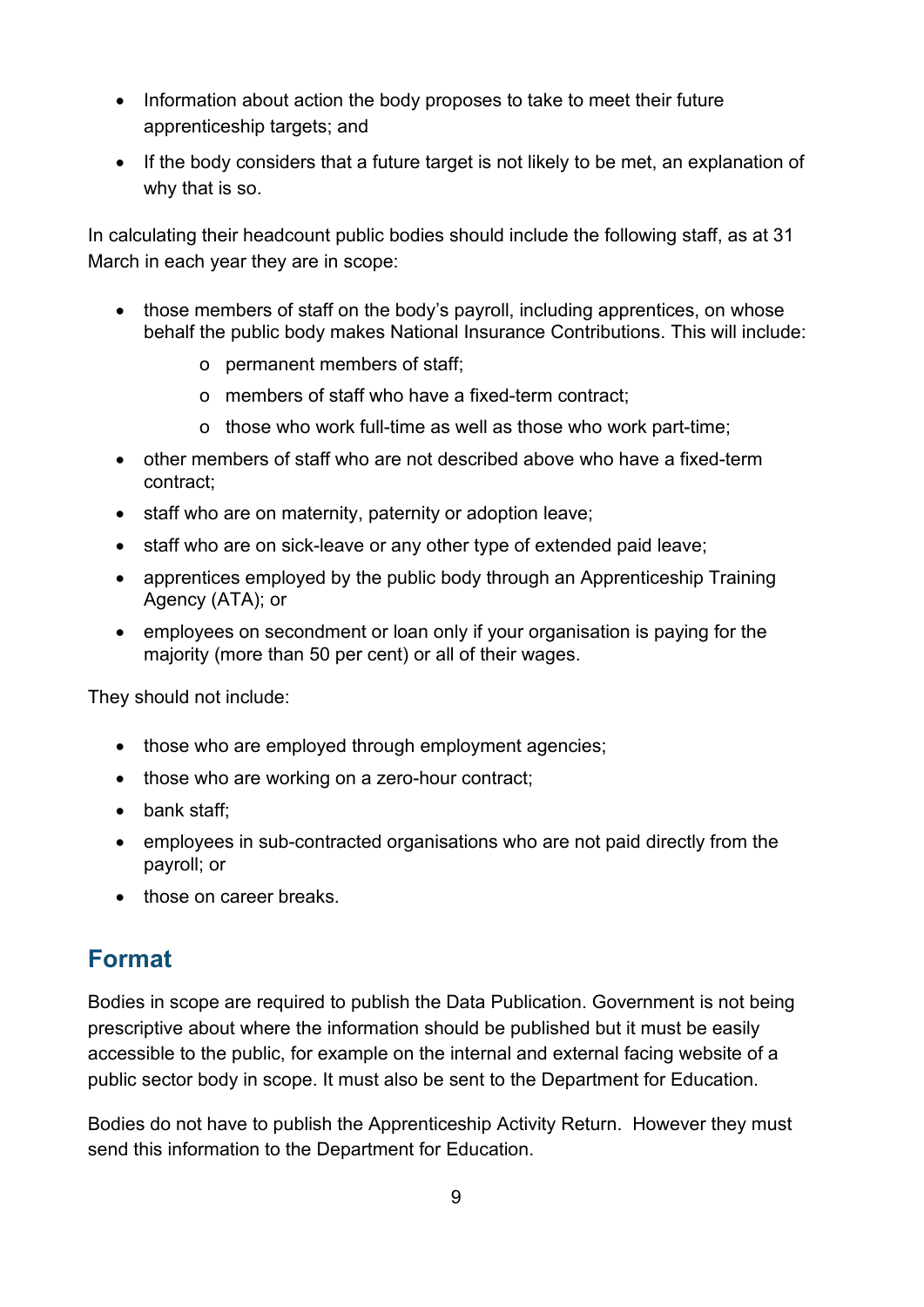Most bodies will send their Data Publication and Apprenticeship Activity Return to the Department for Education through their Apprenticeship Service account. If you are a levy paying organisation, you should make sure you are registered on the Apprenticeship Service to submit your annual return. If you are unsure how to do this, please contact the National Apprenticeship Service Support Service on 0800 015 0600 (option 1 then option 2) or email [helpdesk@manage-apprenticeships.service.gov.uk.](mailto:helpdesk@manage-apprenticeships.service.gov.uk)

The Civil Service, Armed Forces and any non-levy paying organisations will not send their returns through the Apprenticeship Service. We are setting up an electronic mailbox for the receipt of returns from these bodies. For the form to complete and details of where to send it, please contact the National Apprenticeship Service Support Service from April 2018 on 0800 015 0600 (option 1 then option 2) or email [helpdesk@manage](mailto:helpdesk@manage-apprenticeships.service.gov.uk)[apprenticeships.service.gov.uk.](mailto:helpdesk@manage-apprenticeships.service.gov.uk)

# <span id="page-14-0"></span>**The Target and Reporting Periods**

The Target Period is from 1 April 2017 to 31 March 2021. Throughout the Target Period, public bodies must have regard to the target and report their progress towards meeting the target.

However, it is important to note that there may be cases where a public body is not within scope of the target for the entirety of the Target Period. This will be the case if a body's headcount falls below 250 on any of the days on which headcount is determined (i.e. 31 March in 2017, 2018, 2019 and 2020).

For example, if a public body has 250 or more employees on 31 March 2017, but this falls below 250 employees on 31 March 2018, they will no longer be in scope of the target in 2018/19.

The Target Period is divided into four Reporting Periods lasting a year each.

As established in the Regulations, the targets will be measured as an average from 2017/18 to 2020/21. Public bodies must provide their Data Publication and Apprenticeship Activity Return for each of the following Reporting Periods where they are in scope:

- 1 April 2017 to 31 March 2018
- 1 April 2018 to 31 March 2019
- 1 April 2019 to 31 March 2020
- 1 April 2020 to 31 March 2021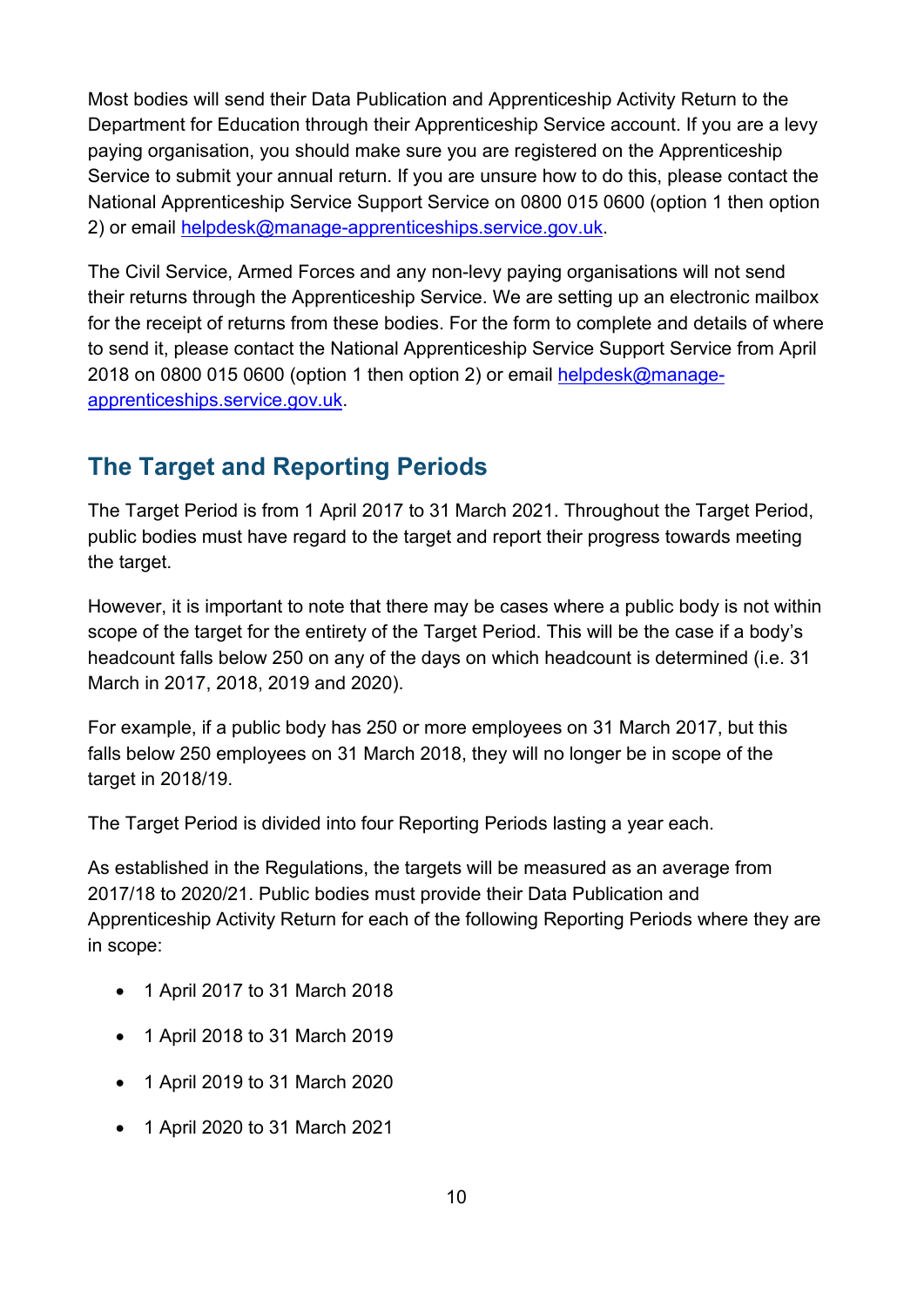As explained above, they may fall in and out of scope during the Target Period if their headcount falls below or meets/rises above 250 people.

Reports for each year in which a public body is in-scope will be due within six months of the end of each Reporting Period. This is known as the Response Period and during this time in-scope each body must publish the Data Publication and send both that and the Apprenticeship Activity Return, to the Department for Education. The deadlines for these returns will be:

- 30 September 2018
- 30 September 2019
- 30 September 2020
- 30 September 2021

As explained above, provided they meet the headcount criteria, academy trusts and multi academy trusts came within scope from 31 March 2018. These academy trusts were not required to provide an annual return on progress towards the target for apprenticeship starts between 1 April 2017 and 31 March 2018. They were required to do so for the first time from April 2019, for starts between 1 April 2018 and 31 March 2019. They will also be required to do complete an annual return on progress for the remaining 2 years of the 2017-2021 reporting period.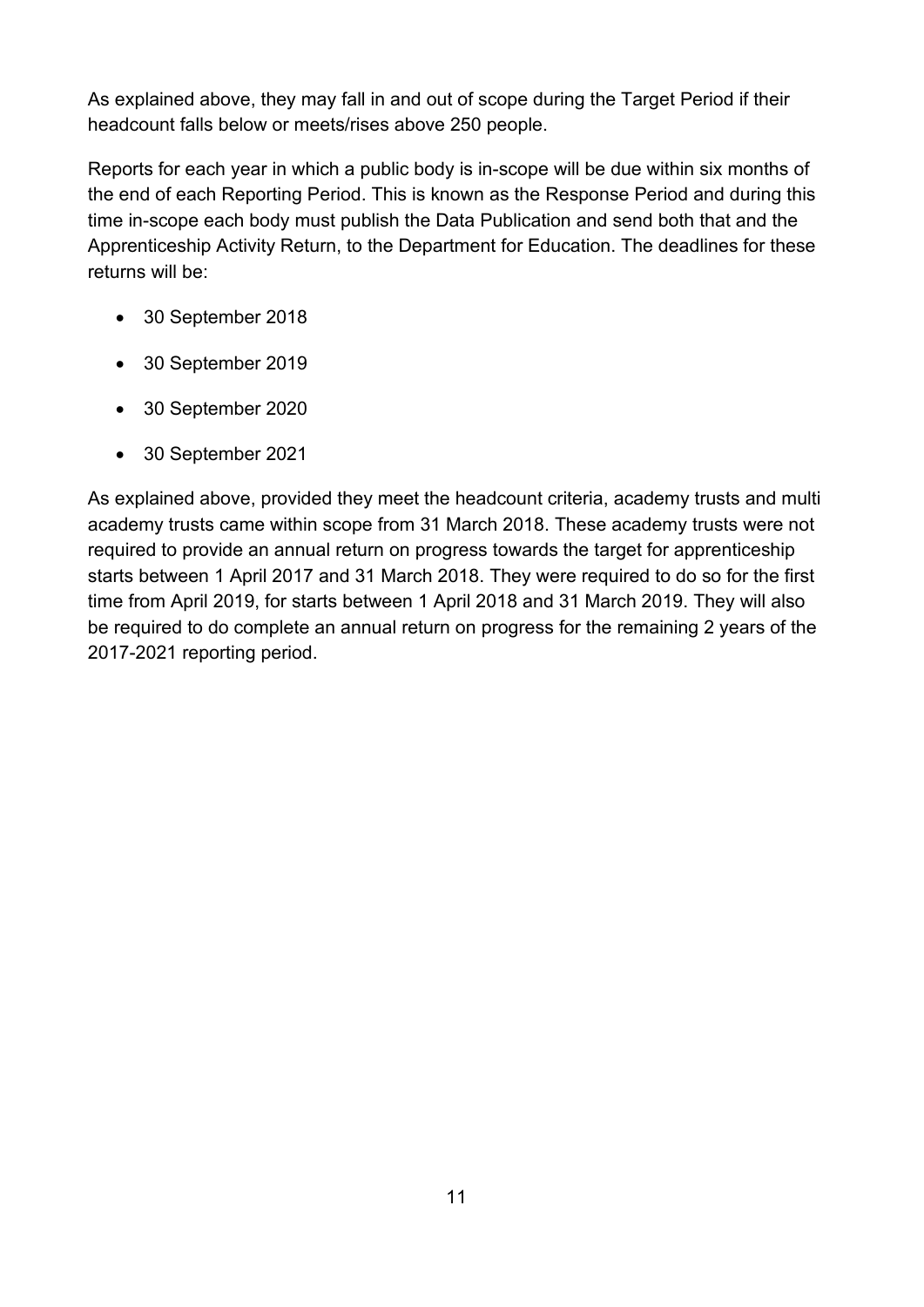

© Crown copyright 2020

This publication (not including logos) is licensed under the terms of the Open Government Licence v3.0 except where otherwise stated. Where we have identified any third party copyright information you will need to obtain permission from the copyright holders concerned.

To view this licence:

| visit    | www.nationalarchives.gov.uk/doc/open-government-licence/version/3    |
|----------|----------------------------------------------------------------------|
| email    | psi@nationalarchives.gsi.gov.uk                                      |
| write to | Information Policy Team, The National Archives, Kew, London, TW9 4DU |

#### About this publication:

enquiries [www.education.gov.uk/contactus](http://www.education.gov.uk/contactus)  download [www.gov.uk/government/publications](https://www.gov.uk/government/publications?keywords=&publication_filter_option=all&departments%5B%5D=department-for-education&commit=Refresh+results) 

Reference: DfE-00149-2020



 Follow us on Twitter: [@educationgovuk](http://twitter.com/educationgovuk)



Like us on Facebook: [facebook.com/educationgovuk](http://www.facebook.com/educationgovuk)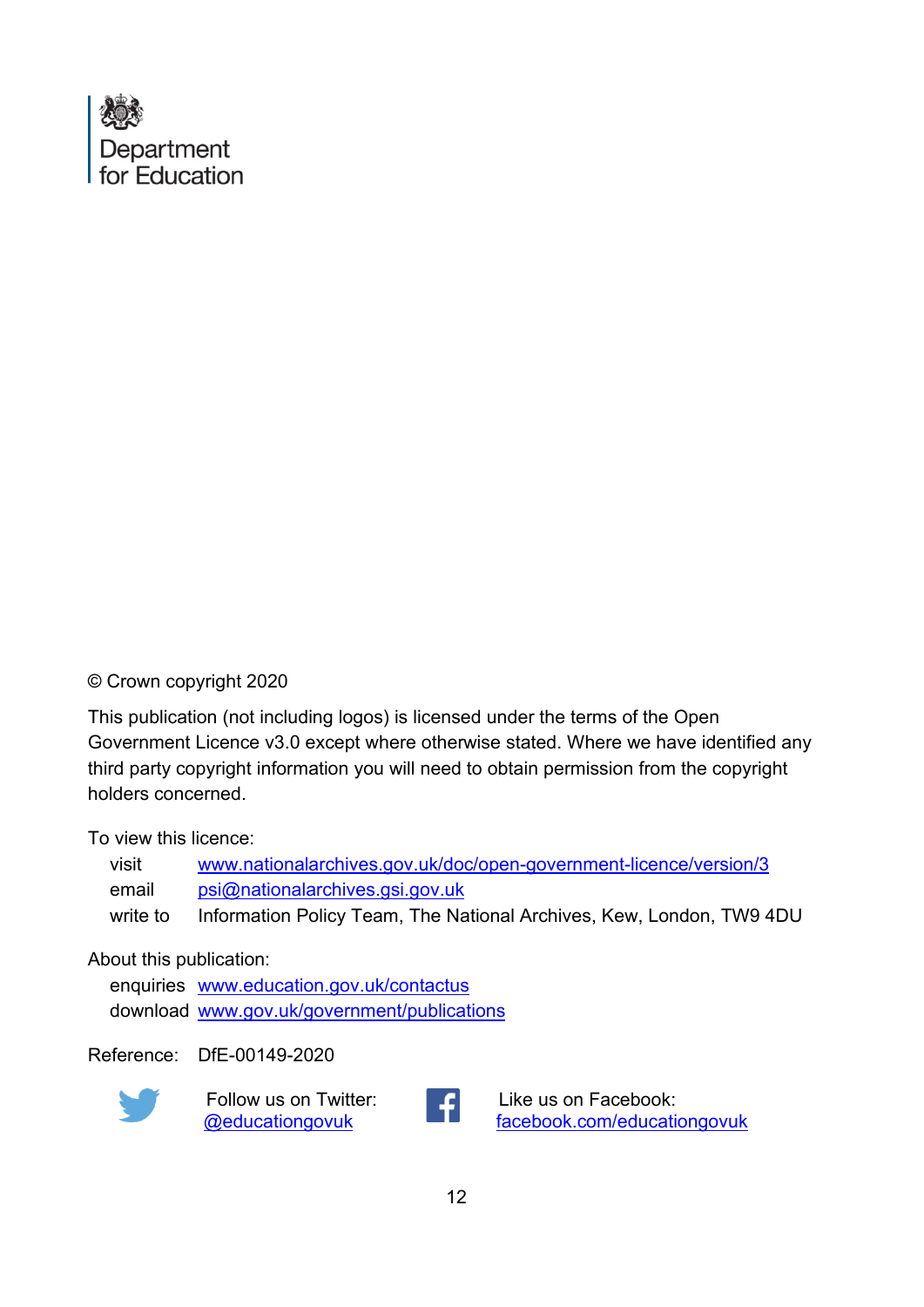# **Apprenticeship Programme – Annual Statutory Reporting 2020 - 2021**

#### Who counts as an employee?

#### **You should include the following staff when calculating your employee numbers:**

- Anyone on your payroll on whose behalf you make National Insurance contributions
- Staff on fixed-term contracts
- Staff on maternity, paternity or adoption leave
- Staff on sick leave or extended paid leave
- Apprentices employed by the public body through an Apprenticeship Training Agency
- Employees on secondment or loan if you are paying more than 50% of their wages

#### **Do not include:**

- Anyone employed through employment agencies
- Those working on a zero-hour contract
- Bank staff
- Employees in sub-contracted organisations who are not paid directly from your payroll
- Those on career breaks

#### **Number of employees who were working in England on 31 March 2020**

465

#### **Number of employees who were working in England on 31 March 2021**

483

**Number of new employees who started working for you in England between 1 April 2020 to 31 March 2021**

55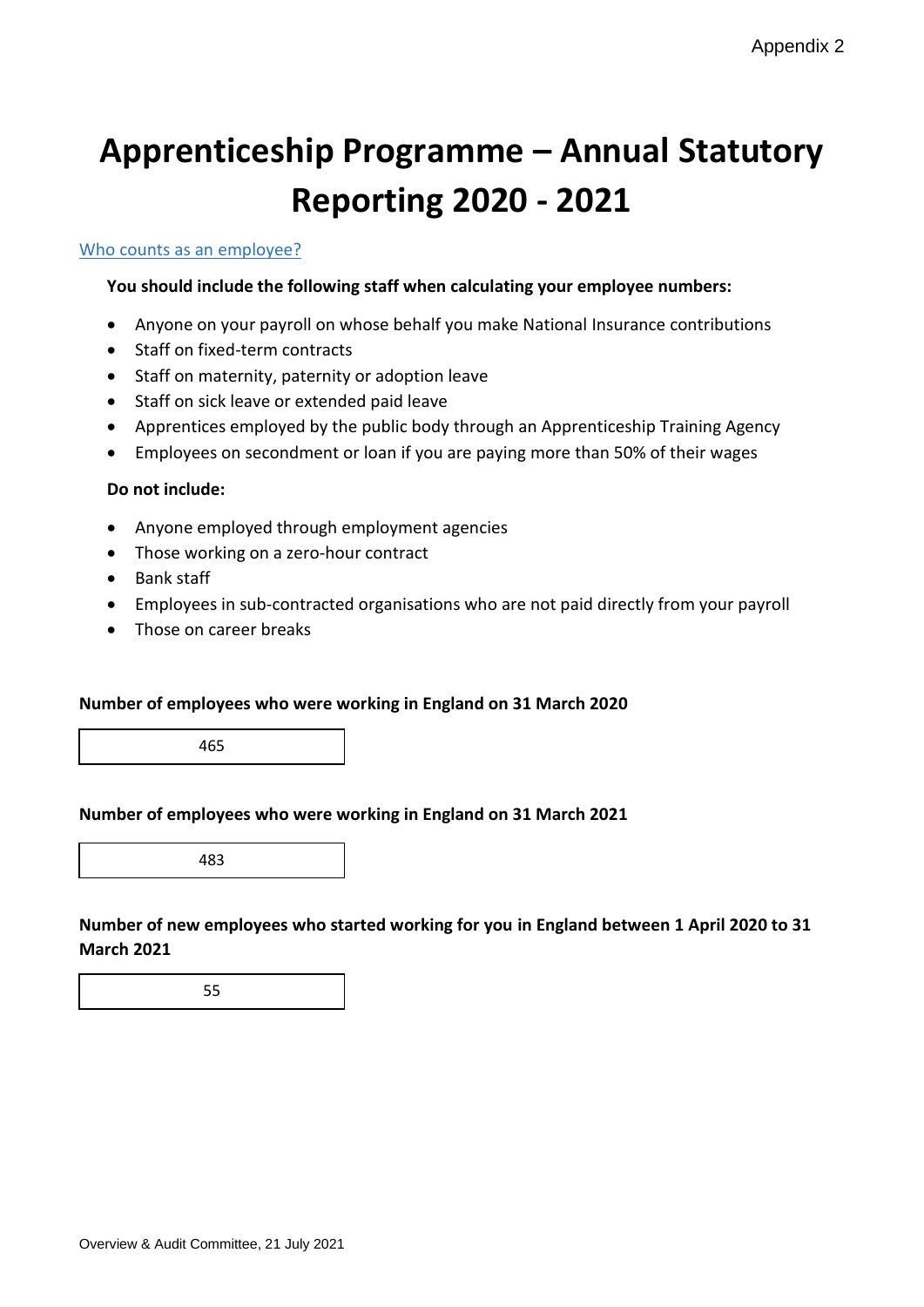# **Your Apprentices**

#### Who counts as an apprentice?

#### **You should include the following staff when calculating your apprentice numbers:**

• Anyone doing an approved English apprenticeship framework or standard with an apprenticeship agreement in place

#### **Number of apprentices who were working in England on 31 March 2020**

30

#### **Number of apprentices who were working in England on 31 March 2021**

27

#### **Number of new apprentices in England whose apprenticeship agreements started in between 1 April 2020 to 31 March 2021**

**This includes both new hires and existing employees who started an apprenticeship**

21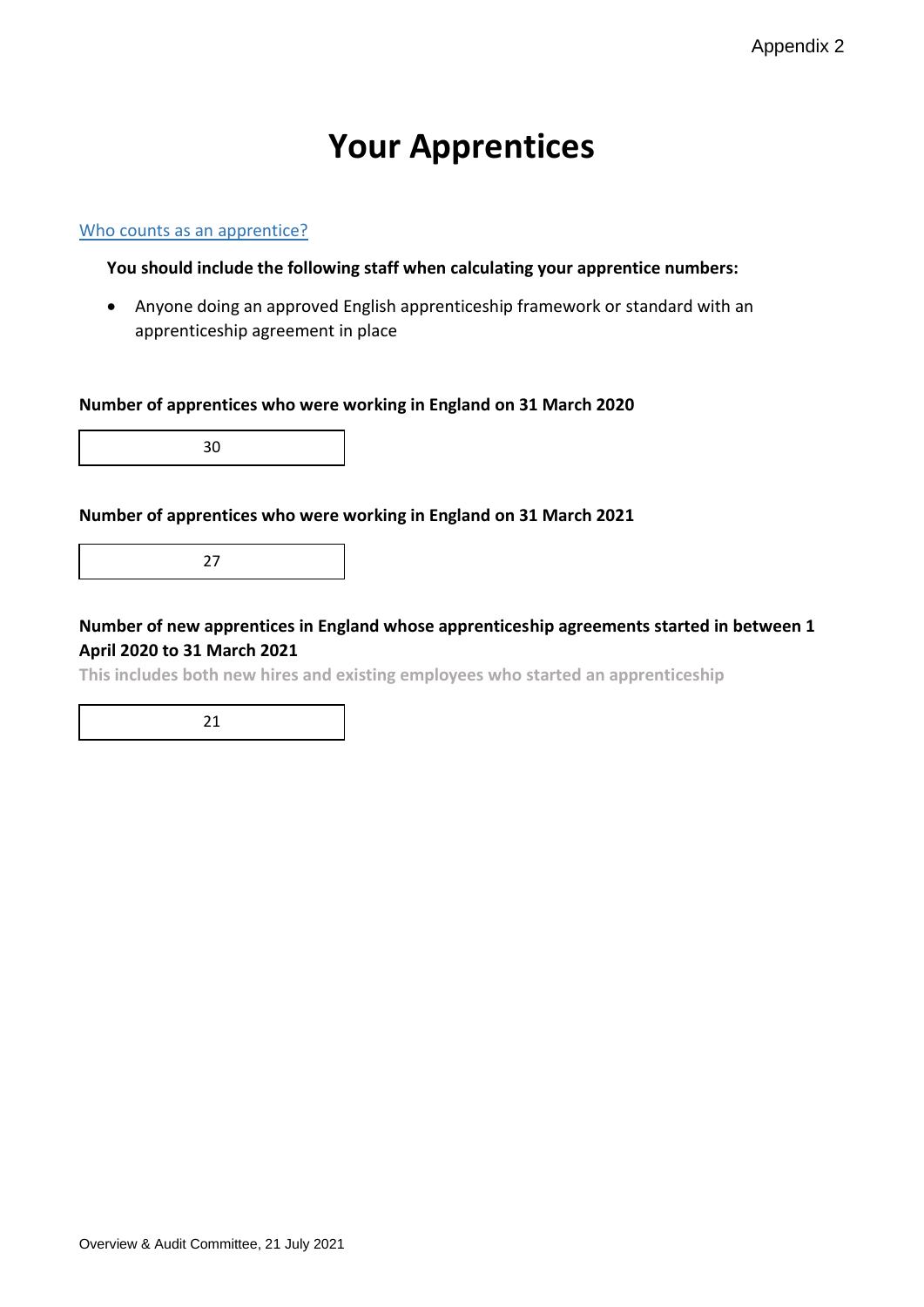# **Your full-time equivalents (optional)**

#### How to calculate your full-time equivalent numbers

Firstly, work out the number of weekly hours each part-time employee is contracted to work divided by your organisation's standard full-time working week. For example, 10 hours divided by 37 hours equated to 0.27 full-time equivalents.

Then add your full-time employee numbers to come up with a total number of full-time equivalents. Round your total to the nearest whole number.

#### **Number of full-time equivalents (optional)**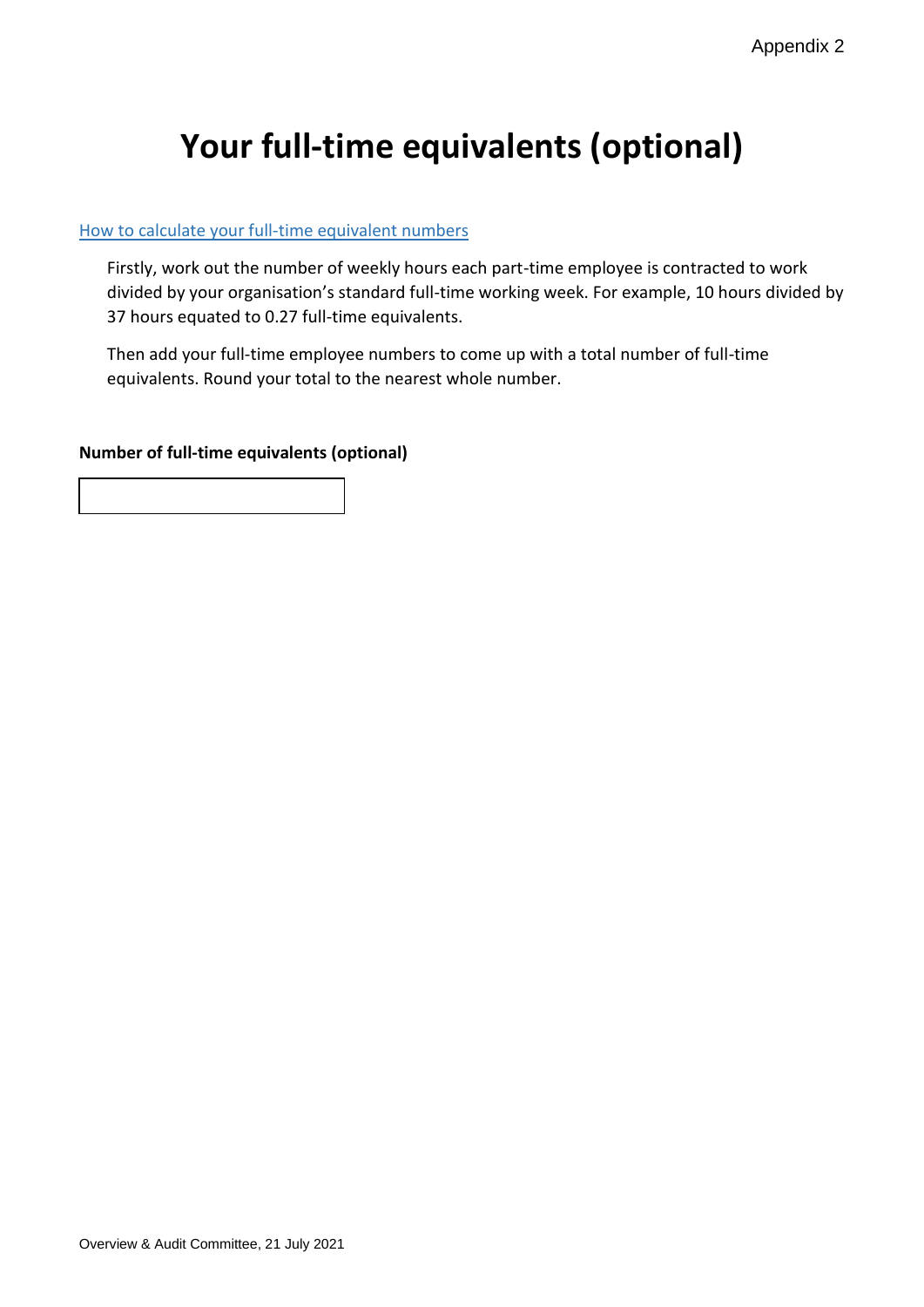# **What actions have you taken this year to meet the target? How do these compare to the actions taken in the previous year?**

We, Buckinghamshire and Milton Keynes Fire Authority (the Authority) have continued to evolve the enrolment of our operational firefighters, to ensure the apprenticeship programme is fit for purpose and delivers the right people, with the right skills in the right roles. By utilising the Authority'slevy, it has enabled new starters to benefit from local terms and conditions and national pay rates which attracts a larger range of applicants and so the employment of the right candidates.

As part of the Authority's strategy for the retention and upskilling of existing staff and to develop future leaders, we have enrolled one member of staff onto an apprenticeship during this reporting period, to develop their professional leadership skills. This also helps raise the profile, embed and mentor apprenticeship programmes within the organisation. We have employed 20 new operational firefighters who were enrolled on to the level three operational firefighter apprenticeship standard.

Various staff have supported the development of apprenticeship standards within their area of competence by providing representation on trailblazer groups albeit via virtual meetings. This develops future networking opportunities for the Authority as well as a greater understanding of the standards being developed.

The Authority continues to deliver its pledge to the Apprenticeship Diversity Champions Network (ADCN). Information, guidance and resources from this network is being used in the attraction, engagement and recruitment of apprentices. These activities have been limited this year due to COVID restrictions.

Throughout the pandemic, we have adapted how we engage with our community to promote apprenticeships with virtual careers talks to local colleges and social media campaigns sharing apprentices 'real life' experiences of their journey. This had a particular focus during National Apprenticeship Week where we promoted the diversity of apprentices within the organisation, highlighting age range and previous work history to inform others that apprenticeships are for everyone.

We continue to review our apprenticeship strategy in line with our workforce planning to ensure that when recruitment opportunities present themselves, that our apprenticeships are part of our blended approach to recruitment.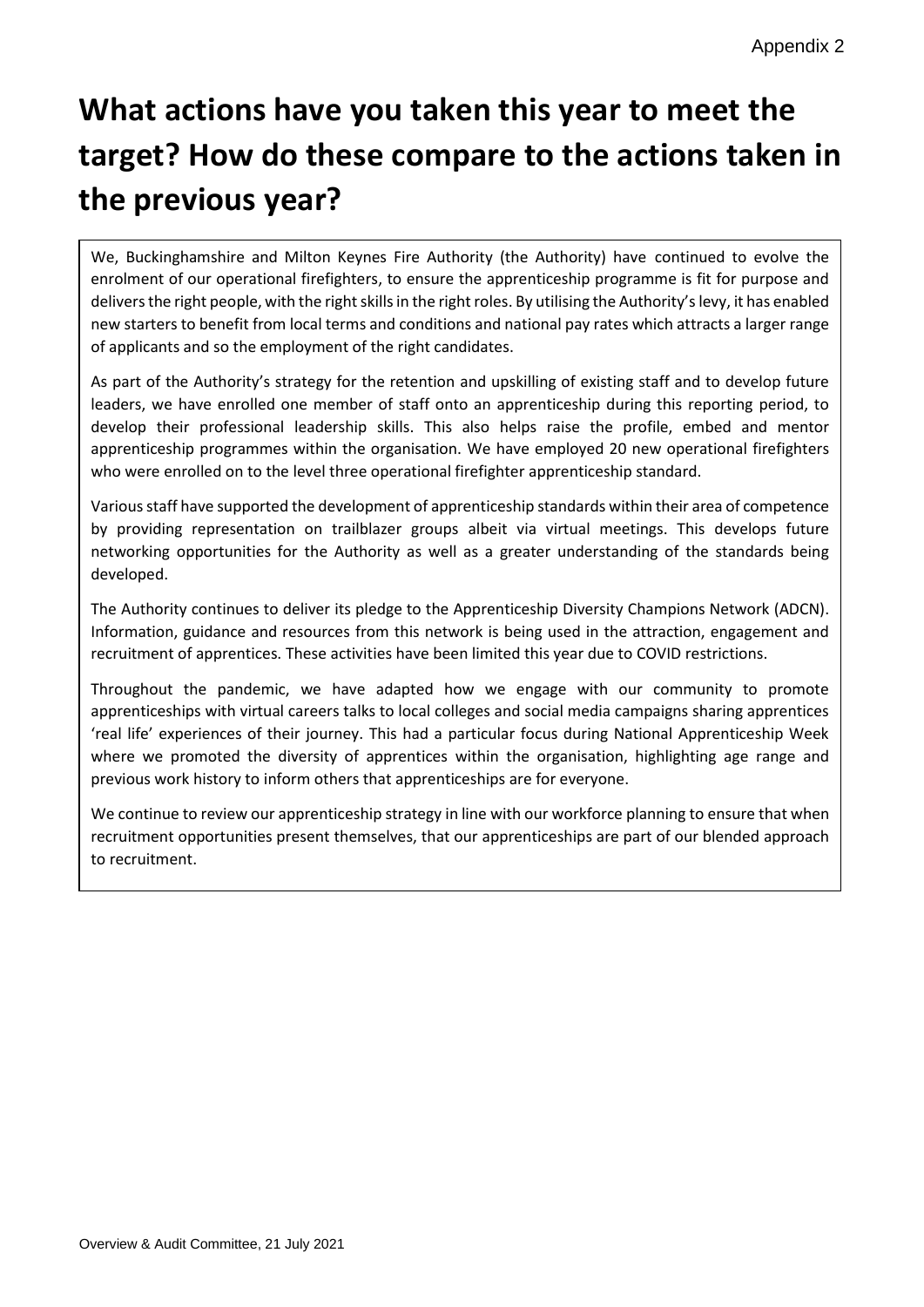# **What challenges have you faced this year in your efforts to meet the target? How do these compare to the challenges experienced in the previous year?**

The lack of registered training providers available locally for Business Fire Safety Apprentices and Community Safety Advisors has meant we have been unable to utilise these apprenticeship Standards.

Although we have recruited and enrolled 20 new operational firefighters COVID-19 has presented the biggest challenge to us throughout this reporting period. It has put a stop to the "have a go days" that we programmed in throughout the year, reduced attendance at career fairs and meant we need to adapt our approach to training these new starts

Alongside the barriers the pandemic has presented, it also provided an opportunity for the Authority and its staff to review the way business as usual has been conducted and evaluate and implement learns to be better prepared for future campaigns. Our apprentices have adapted to working virtually with their respective training providers, which has allowed their progress to continue without the need for a break in learning.

The Authority had planned to have representation at WorldSkillsUK live at the NEC and at the National Apprentice show at the MK Arena but unfortunately both were cancelled due to COVID-19 restrictions.

We have unfortunately had some of our operational firefighter apprentices resign from their programme. The reasons for the resignations were sought to allow the Authority to evaluate any learns and implement changes for future programmes. Work has been undertaken to deliver a complete a robust process of recruitment from advertising through to employment to enable the Authority to recruit the right candidates from our local community.

A further challenge we have found when trying to enrol apprentices is that some training providers are only willing to take on cohorts of apprentices and not being able tailor their delivery to meet the requirements of only one apprentice i.e. project management and learning and development level five.

In addition, the lack of availability of the training provider courses for our operational firefighters based around our own workforce planning and timings.

The Authority is now more experienced and knowledgeable with apprenticeships since taking another cohort of operational firefighters and several support staff members through their End Point Assessment. We have been able to gain from this experience and by having regular engagement with awarding bodies through the NFCC Apprenticeship forum and being involved in the Operational Firefighter Apprenticeship standard review. This has allowed us to impart our apprentices with a more rounded appreciation of this process.

The Authorities aspiration of applying to the Register of Apprentice Training Providers (RoATP) and the appreciation of what is required of us moving forward. With the register only being open at specific times of the year could cause issue with our employment programme. In relation to having to be on RoATP as a supporting provider, allowing us to train our own operational firefighters, as we currently have to put aside training time to convert our staff on return from their respective acquisition course which puts a greater burden on our resources.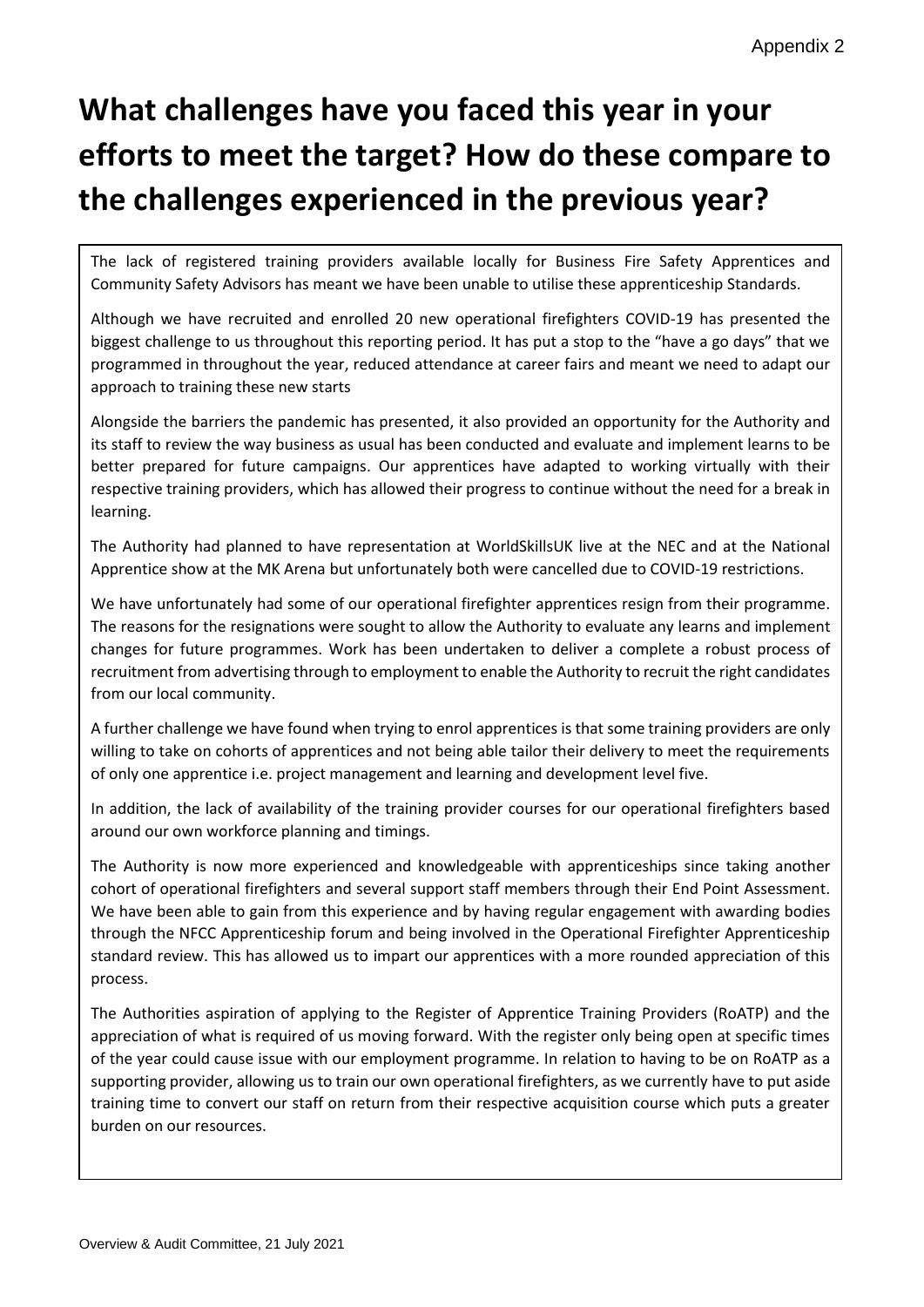# **How are you planning to meet the target in future? What will you continue to do or do differently?**

NFCC Workforce Committee has set up an Apprenticeships Board to reinforce profile, and to optimise resources to best support FRS's to deliver their plans. The Authority has representation on this committee to ensure our local proposition aligns National developments.

Continuing to work with Emergency Services to deliver joint trailblazers and identify further opportunities for collaboration.

Continuation of the Authority's strategic workforce planning, where apprentices are an integral element of a blended approach to resourcing. This also involves developing career pathways for upskilling existing staff based on the NFCC leadership framework.

Continuing to support apprenticeship trailblazers for sector-relevant standards by providing resources and subject matter experts to the trailblazer groups.

Continued membership of the Apprenticeship Diversity Champions Network, improving networking opportunities, and learning from other members and organisations about ways in which we could improve the diversity of our apprentices and, therefore, our workforce.

Optimising the use of national resources to promote apprenticeship careers.

Building relationships with local training providers and other FRS's to develop new opportunities for new starters and existing members of staff to promote and deliver best practice.

Reviewing Apprenticeship options for On-Call employees and how they can meet the apprenticeship criteria to helping us attract and retaining On-Call FF's albeit aspirational at this time

Promotion of our apprenticeship programmes through National Apprentice week, social media campaigns and local events to attract our apprentices of the future, this will also help break down previous challenges and myths. Once COVID restrictions are suitably lifted the continuation of frequent "have a go days" to promote the operational firefighter role to include the targeting of specific groups. Utilising our station crews to champion apprenticeship programmes throughout the service when they carry out visits to include engagement sessions with local colleges that run emergency services courses.